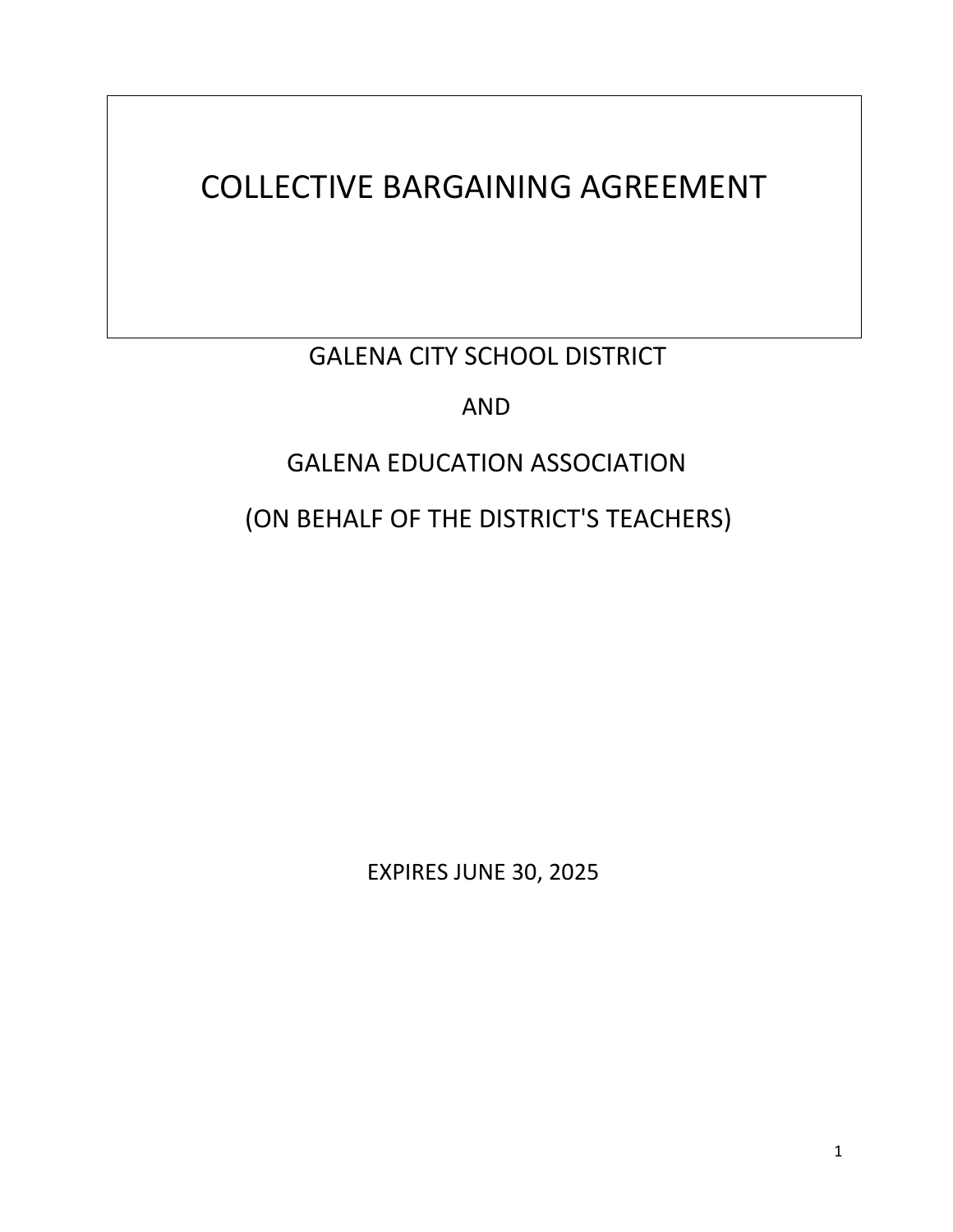#### TABLE OF CONTENTS

| <b>AGREEMENT EXECUTION</b>                                    | 4  |
|---------------------------------------------------------------|----|
| <b>100 MANAGEMENT RIGHTS</b>                                  | 5  |
| <b>200 RECOGNITION</b>                                        | 5  |
| 300 SCOPE OF AGREEMENT                                        | 5  |
| 400 CONFORMITY TO LAW                                         | 6  |
| 500 DURATION OF AGREEMENT                                     | 6  |
| <b>600 DISTRIBUTION OF AGREEMENT</b>                          | 6  |
| 700 BARGAINING FOR A SUCCESSOR AGREEMENT                      | 6  |
| <b>800 STRIKES AND LOCKOUTS</b>                               | 6  |
| 900 CERTIFICATION                                             | 7  |
| 901 Teacher's Certificate                                     | 7  |
| 902 Medical Certificates                                      | 7  |
| 1000 INDIVIDUAL TEACHER CONTRACT                              | 7  |
| 1100 INSURANCE                                                | 8  |
| 1101 Coverage                                                 | 8  |
| 1102 Other Terms and Conditions                               | 8  |
| <b>1200 LEAVE</b>                                             | 9  |
| 1201 Personal                                                 | 9  |
| <b>1202 Sick</b>                                              | 9  |
| 1203 Other                                                    | 10 |
| 1204 Leave Rights and Responsibilities                        | 10 |
| 1205 Extended Leave of Absence                                | 11 |
| 1206 Professional                                             | 13 |
| <b>1300 SICK LEAVE BANK</b>                                   | 14 |
| 1301 Enrollment and Termination                               | 14 |
| 1302 Contributions                                            | 14 |
| 1303 Withdrawals                                              | 14 |
| 1304 Contribution of sick days upon retirement or resignation | 14 |
| 1400 WORK YEAR AND WORK DAY.                                  | 15 |
| 1401 Work Year                                                | 15 |
| 1402 Work Day                                                 | 15 |
| 1403 Job Sharing                                              | 16 |
| 1500 ACADEMIC FREEDOM AND RESPONSIBILITY                      | 16 |
| 1600 PERSONNEL                                                | 17 |
| 1601 Access                                                   | 17 |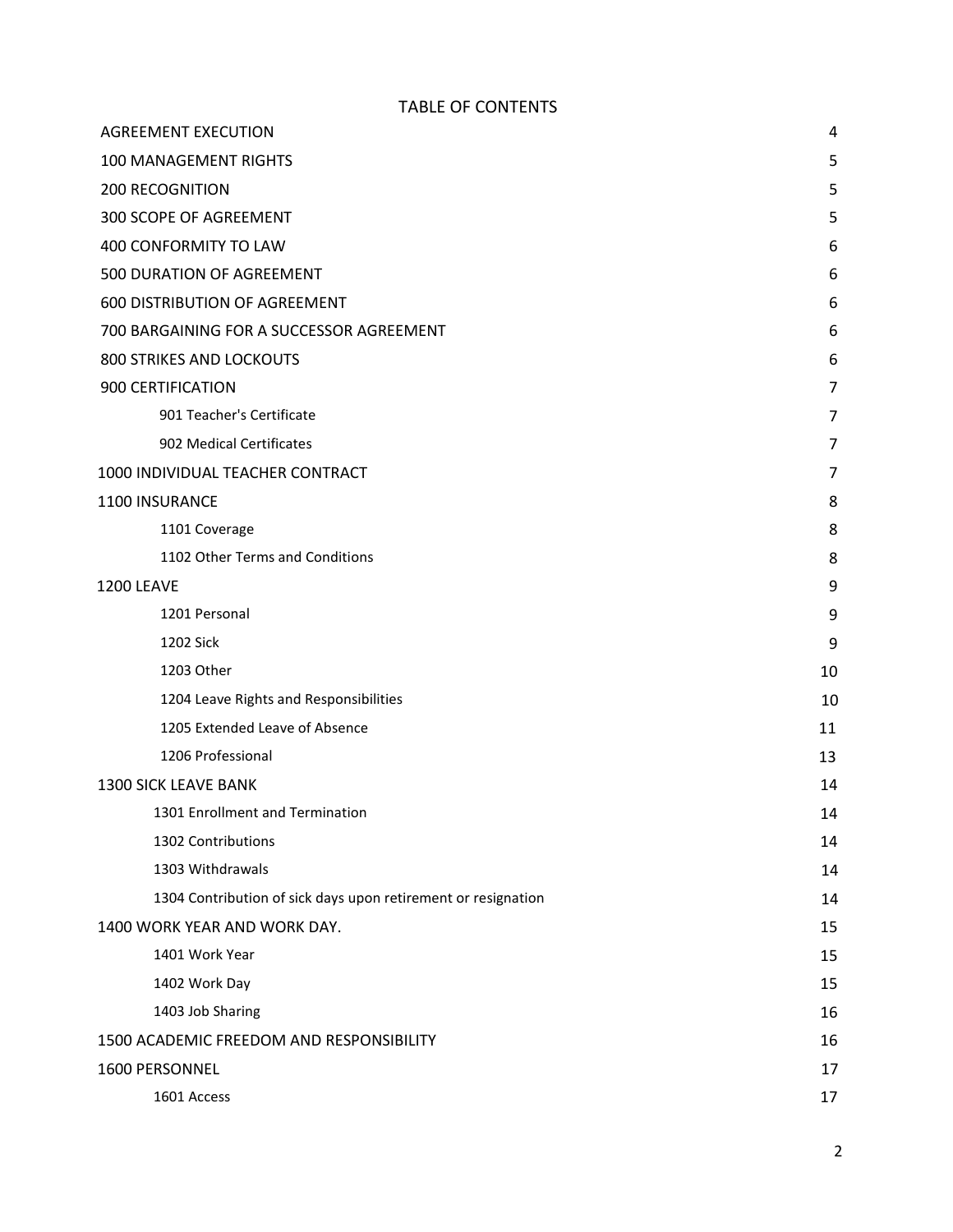|      | 1602 Derogatory Material                 | 17 |
|------|------------------------------------------|----|
|      | 1700 EVALUATION                          | 17 |
|      | 1800 DISCIPLINE                          | 18 |
|      | 1900 REASSIGNMENT                        | 18 |
|      | 2000 ACCESS TO FACILITIES AND EQUIPMENT  | 18 |
|      | 2100 GRIEVANCE PROCEDURE                 | 19 |
|      | 2101 Purpose                             | 19 |
|      | 2102 Time is of the Essence              | 19 |
|      | 2103 Participation.                      | 19 |
|      | 2104 Witnesses                           | 19 |
|      | 2105 Noninterference with Duty           | 19 |
|      | 2106 Grievance Hearing Decisions         | 19 |
|      | 2107 Stipulated Settlements              | 20 |
|      | 2108 Obligations of the Parties          | 20 |
|      | 2109 Grievance                           | 20 |
|      | 2110 Hearing                             | 20 |
|      | 2111 Arbitration                         | 20 |
| 2200 | COMPENSATION                             | 22 |
|      | 2201 Salary Payment                      | 22 |
|      | 2202 Lane Placement                      | 22 |
|      | 2203 Step Placement                      | 23 |
|      | 2204 Salary Schedule                     | 24 |
|      | 2205 Incentive Awards                    | 27 |
|      | 2206 Added Duty                          | 27 |
| 2300 | <b>UNION PRIVILEGES</b>                  | 29 |
|      | 2301 Dues Deduction                      | 29 |
|      | 2302 Use of Facilities and Equipment     | 29 |
|      | 2303 Association Leave                   | 29 |
|      | CERTIFIED PERSONNEL SICK LEAVE BANK FORM | 30 |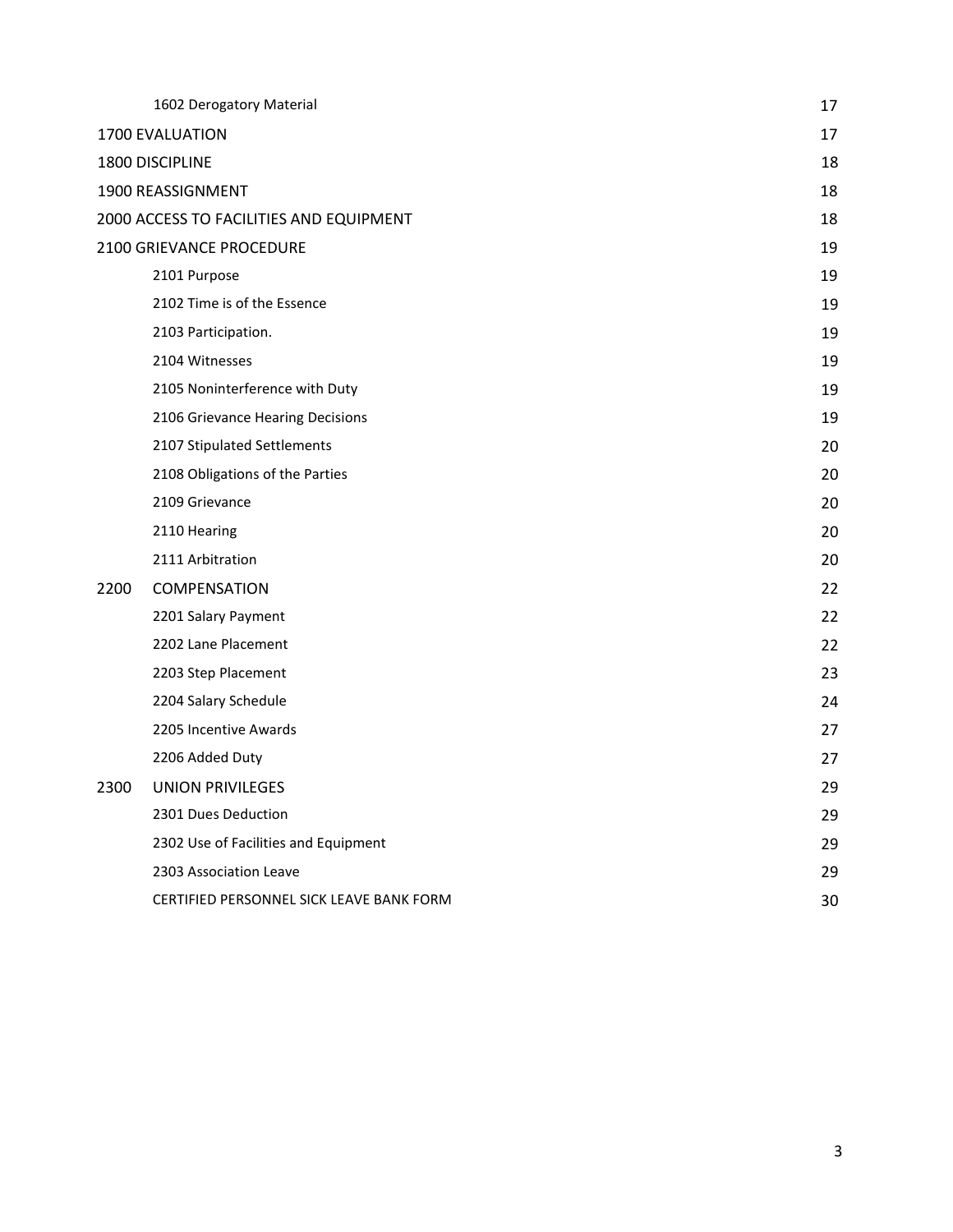# AGREEMENT EXECUTION

WHEREAS, the representatives of the Board of the Galena City School District (District) and the representatives of the Galena Education Association (Union), have collectively bargained the terms and conditions of this Agreement covering the District's teachers; and

WHEREAS, the Union President (hereinafter Union President or designee) has certified in writing to the Superintendent (hereinafter Superintendent or designee) that this Agreement has been ratified by the affirmative vote of a majority of the District's teachers; and

WHEREAS, the Board has ratified this Agreement by the affirmative vote of a majority of the Board at a duly convened public meeting.

THEREFORE, BE IT RESOLVED that the Board and the Union do hereby fully execute this Agreement by affixing hereto the signatures of the Board President and of the Union President.

President

Galena City School District Board  $\mathcal{L}_{\mathcal{A}}$  School District Board Date Board Date Board Date Board Date Board Date Board Date Board Date Board Date Board Date Board Date Board Date Board Date Board Date Board Date Board Date Board Date Board Date Boa

 $6/3/22$ 

 $^{\mathsf{h}}$  President

Galena Education Association

 $6/3/22$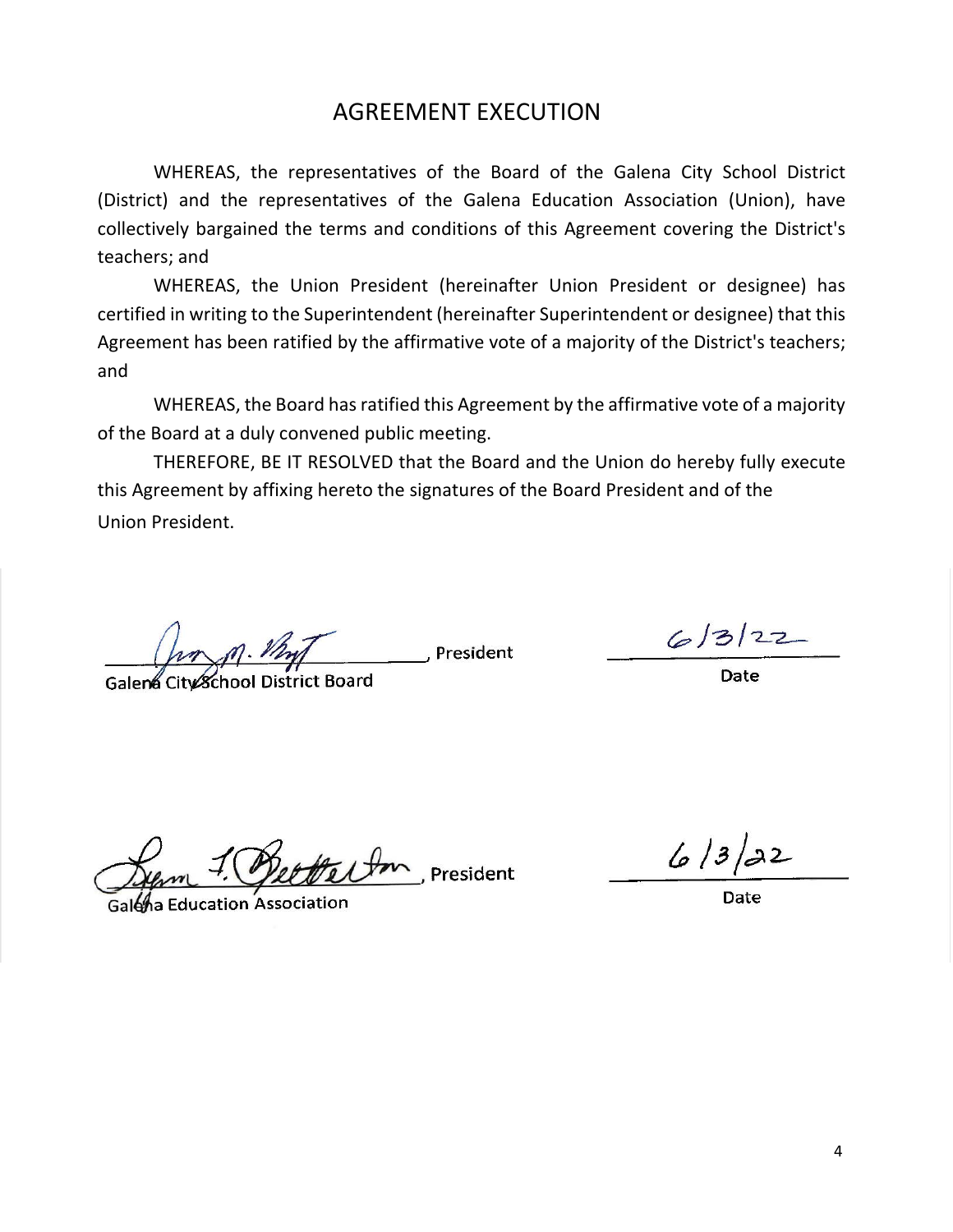# **100 MANAGEMENT RIGHTS**

The Board expressly retains all rights, powers, and duties to govern and manage the District except as may specifically be limited or abridged by this Agreement. For illustrative purposes and without in any way affecting the generality of the above statement, said management rights shall include but not be limited to:

- The determination of the mission, goals, objectives, programs, curriculum, budget, organization, staffing, and operation of the District including the means and methods for accomplishing same;
- The administration of the District, the operation of the schools, and the management and control of all District property;
- The establishment, combination, modification, elimination, classification, and reclassification of positions;
- The administration and supervision of all employees including but not limited to the recruitment, selection. appointment, assignment, reassignment, direction, evaluation, promotion, demotion, suspension, discipline, layoff, recall, and discharge of employees and the establishment of hours of work, duties, and working rules for employees; and
- The assignment to non-bargaining unit members or the contracting or subcontracting out of typical, customary, or generic work that has been or that could be assigned to bargaining unit members.

# **200 RECOGNITION**

The District recognizes the Union as the exclusive bargaining agent for the District's teachers (regularly contracted District employees who occupy positions for which Alaska teacher's certificates of all types are required and whose primary duty assignments are to provide instructional, career and technical, counseling, or library services to students).

# **300 SCOPE OF AGREEMENT**

This Agreement constitutes the full and complete agreement between the District and the Union and teachers and expressly supersedes any other agreement whether express or implied. This Agreement may be modified or amended only by written instruments duly executed by the authorized representatives of the District and of the Union. Any other attempt to modify or amend this Agreement shall be null and void.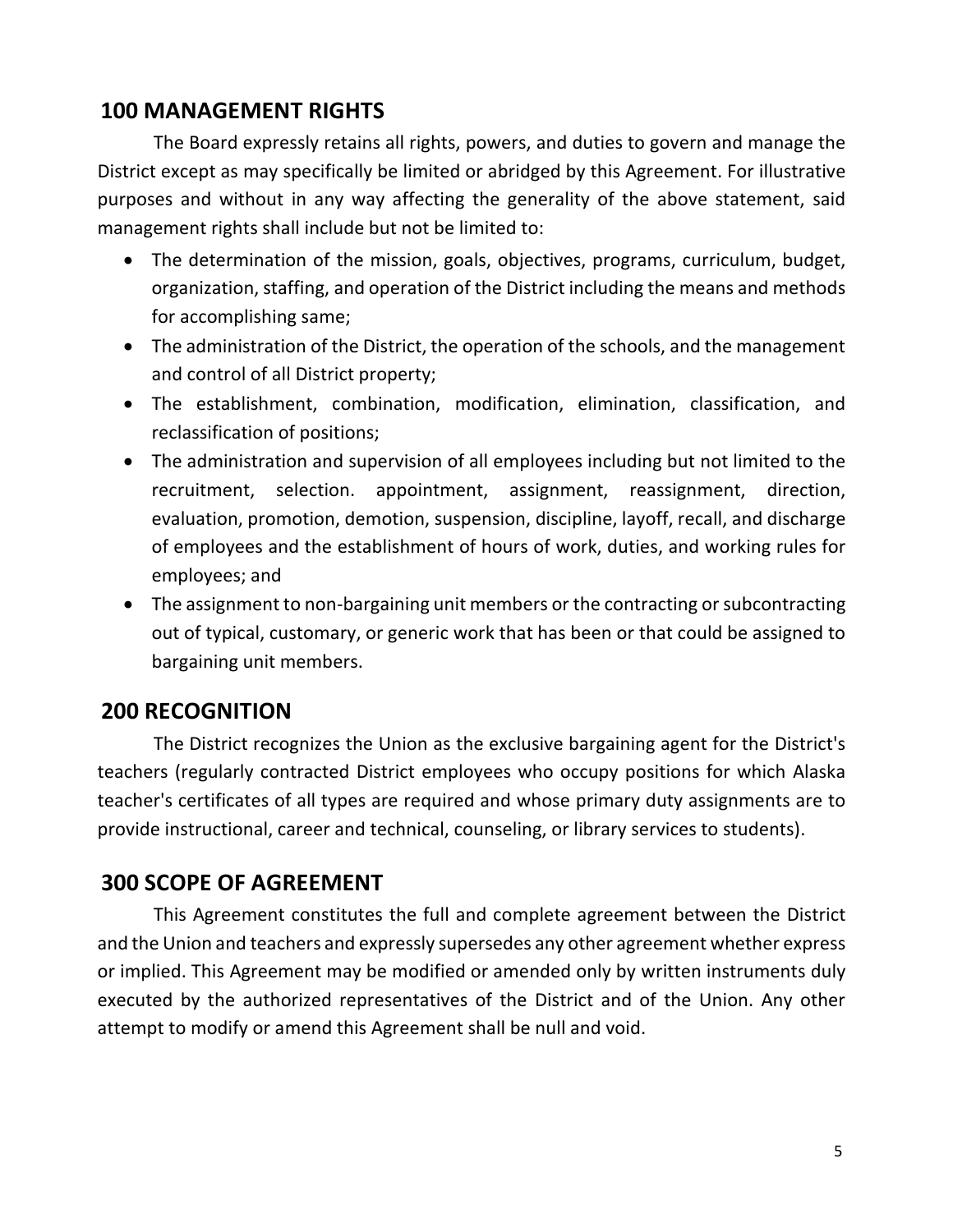# **400 CONFORMITY TO LAW**

If any provision of this Agreement be found contrary to law by a court, agency, or tribunal having jurisdiction and enforcement powers over the District, and if said body orders the Agreement cured, such provision shall be invalid and unenforceable upon the exhaustion of any appeal, but all other provisions of this Agreement shall remain unaffected. Neither the District, the Union, nor the teacher shall be entitled to make any claim for damages as a result of any such tainted provision.

# **500 DURATION OF AGREEMENT**

This Agreement shall become effective on July 1, 2022 and shall expire on June 30, 2025. Neither the District nor the Union shall be compelled to bargain regarding terms and conditions of employment to be effective during the term of this Agreement.

# **600 DISTRIBUTION OF AGREEMENT**

Upon full ratification, the District shall electronically post a copy of the Agreement on the District Website within ten (10) calendar days,

# **700 BARGAINING FOR A SUCCESSOR AGREEMENT**

Either the Superintendent or the Union President may inaugurate bargaining for a successor agreement by giving written notice to the other to be received between January 10 and January 20 inclusive immediately preceding the expiration date. If neither party gives written notice within the period specified, the expiration date of the Agreement shall automatically be extended one (1) year.

Within twenty (20) workdays after the date of the notice, the party shall provide the other with a complete proposal of all items the party wishes to bargain. Bargaining shall commence within twenty (20) workdays after receipt of the moving party's proposal at a date, time, and place mutually agreed upon. At the opening session, the moving party shall be provided with a copy of the other party's complete proposal.

In the event of an impasse requiring advisory arbitration, the arbitrator shall be selected in the manner provided under Article 2111.

When agreement is reached, the Union shall promptly submit it to the teachers for ratification. Once the Union President has certified in writing that the teachers have ratified the agreement, the Superintendent shall promptly submit it to the Board for ratification.

# **800 STRIKES AND LOCKOUTS**

The Union and each teacher agree that while this Agreement is in effect and until impasse occurs in the bargaining for a successor agreement, the advisory arbitration process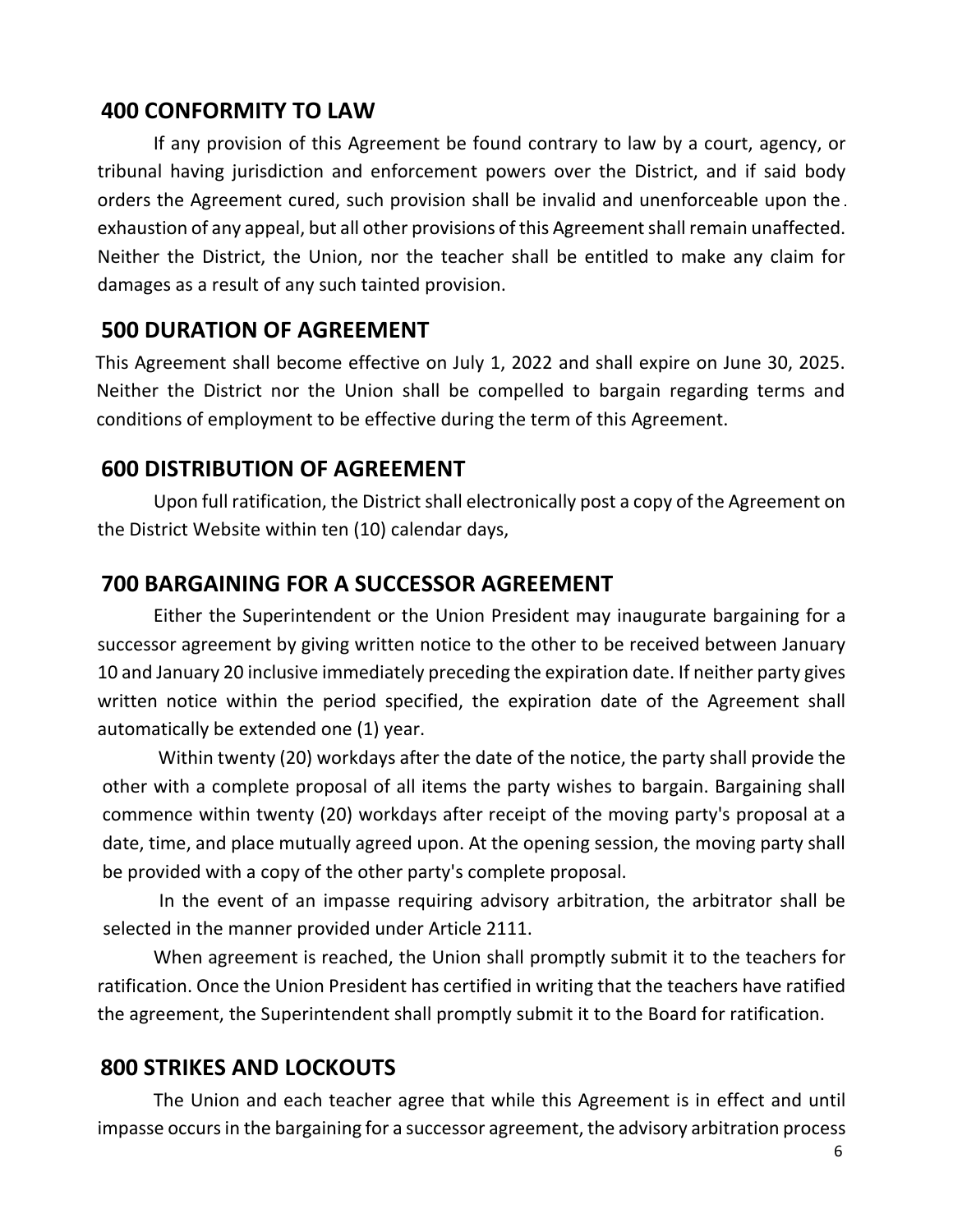is completed, and a subsequent strike vote has been certified by the Alaska Labor Relations Agency, there shall be no strike, work stoppage, walk out, slow down, sick out, picket, or other concerted job action that interferes with the normal operations of the District. Notwithstanding, work-to-rule and strictly informational picketing outside the teacher work day and off District property which does not interfere with the normal operations of the District shall not be prohibited.

While this Agreement is in effect, the District shall not lockout any teachers.

### **900 CERTIFICATION**

#### **901 Teacher's Certificate**

The teacher shall hold a valid Teacher's Certificate as required under Alaska law and shall promptly file a copy thereof with the Superintendent. Should the teacher's certificate expire during the work year, the teacher shall be placed on leave without pay as a teacher and placed on non-certificated substitute status for up to nineteen (19) working days or until the certificate is renewed, whichever occurs earlier. If the certificate is not renewed by the end of the nineteen (19) days of leave, the teacher's individual contract shall be terminated without liability to the District. Subsequent renewal of the certificate shall not entitle the teacher to automatic reappointment as a District teacher.

#### **902 Medical Certificates**

Upon initial appointment, the teacher shall have a medical examination as required by the District, with certificates thereof being filed with the Superintendent to be received prior to entry on duty. Physical examinations are required every three years after the initial examination, with the certificate thereof being filed with the Superintendent to be received not later than the anniversary date of the prior examination. Upon written notice of noncompliance, the teacher who fails to file the required certificate within three (3) days after the date the notice is received shall be placed on leave without pay until the certificate is received.

### **1000 INDIVIDUAL TEACHER CONTRACT**

The teacher shall be provided an individual teacher contract pursuant to applicable Alaska law. Termination of the contract without the consent of the District shall be deemed to be a breach of contract if that termination occurs more than forty five (45) days after the date the teacher executes the contract In such event, the District may require the teacher to pay, as liquidated damages, an amount equal to five (5) days' pay at the daily rate as provided under the breached contract, which amount may be deducted from any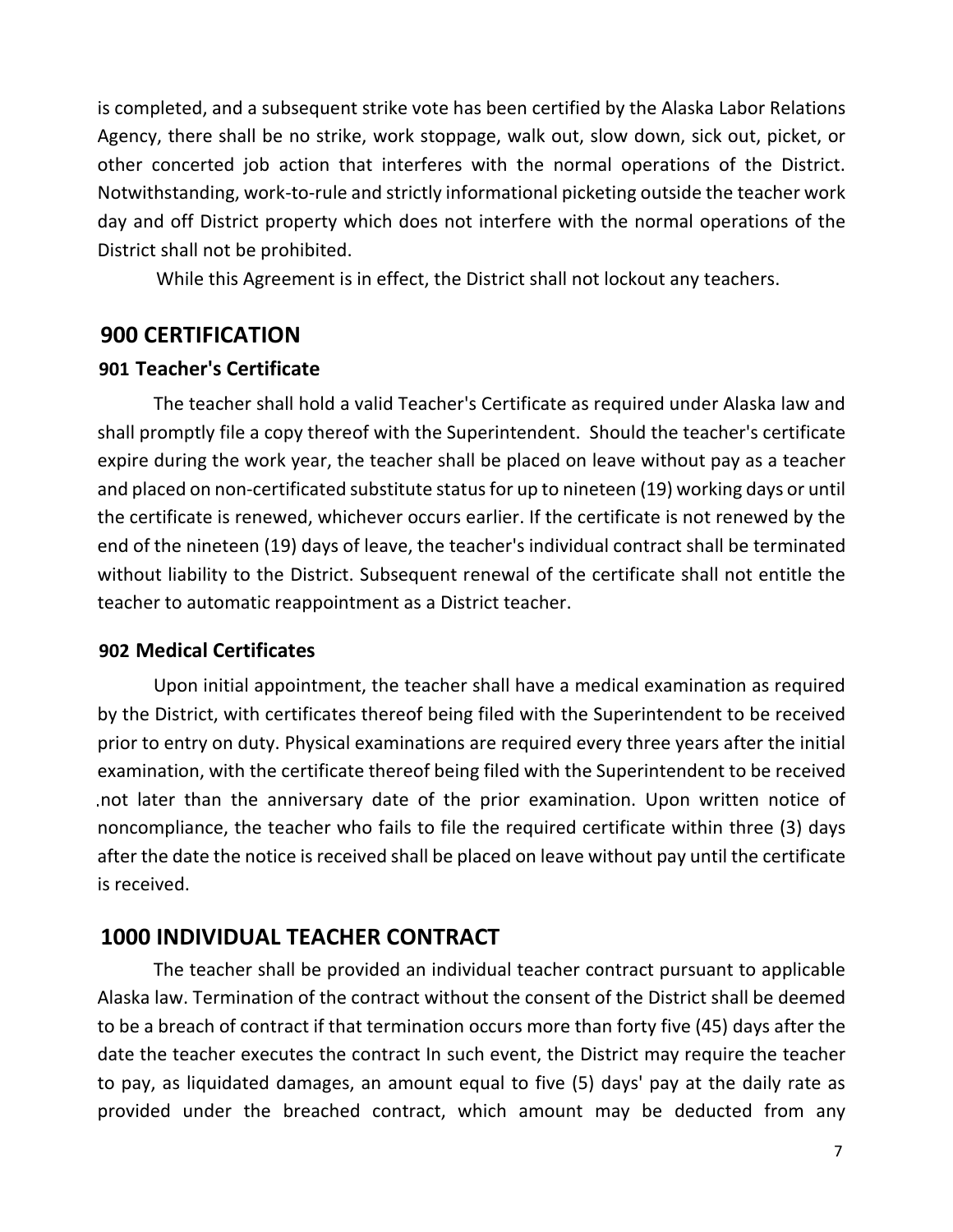compensation otherwise owed to the teacher for services performed prior to the date of the breach.

# **1100 INSURANCE**

# **1101 Coverage**

The District shall provide the school employees health insurance fund remuneration in the amount of \$2,500,000.00 (FY23), \$2,500,000 (FY24) and \$2,750,000.00 (FY25) prorated monthly for each year of the agreement. This amount will be held static only to be adjusted due to school district initiated increased employee number. Should additional employees be hired then the amounts will be adjusted up accordingly. In addition, all employee and board member contributions will be deposited into the health insurance fund.

The school employees will be served by an insurance committee consisting of three certified staff, appointed by the association, up to two classified staff appointed by the association, one administrator, and one school trustee- The committee will explore types of coverage, deductibles and group membership with consulting services supported by the school district. The committee then will be responsible to examine policy and coverage options, making recommendations to members and approving changes and making decisions regarding all aspects of insurance benefits. Dollar amounts used below the figure noted will be place in an "employee insurance trust" to be administered by the guide of the insurance committee. A monthly accounting will be transmitted to the Union President.

The "District" will support the administration and expense of any committee approved "cafeteria" plan up to a limit of five dollars per participating employee month. For the teacher continuing employment from year to year, coverage shall continue during the summer vacation. When the teacher terminates employment, coverage shall cease the last day of the month during which the termination is effective.

For payment of premiums by payroll deduction, the teacher may elect such supplemental coverage's as are made available to the District's employees by the group employee insurance carrier(s).

# **1102 Other Terms and Conditions**

The specific terms and conditions of coverage shall be governed by the insurance contracts and policies in force. Any disputes regarding claims shall be between the insured and the carrier, and shall not involuntarily involve the District or create any liability for the District whatsoever.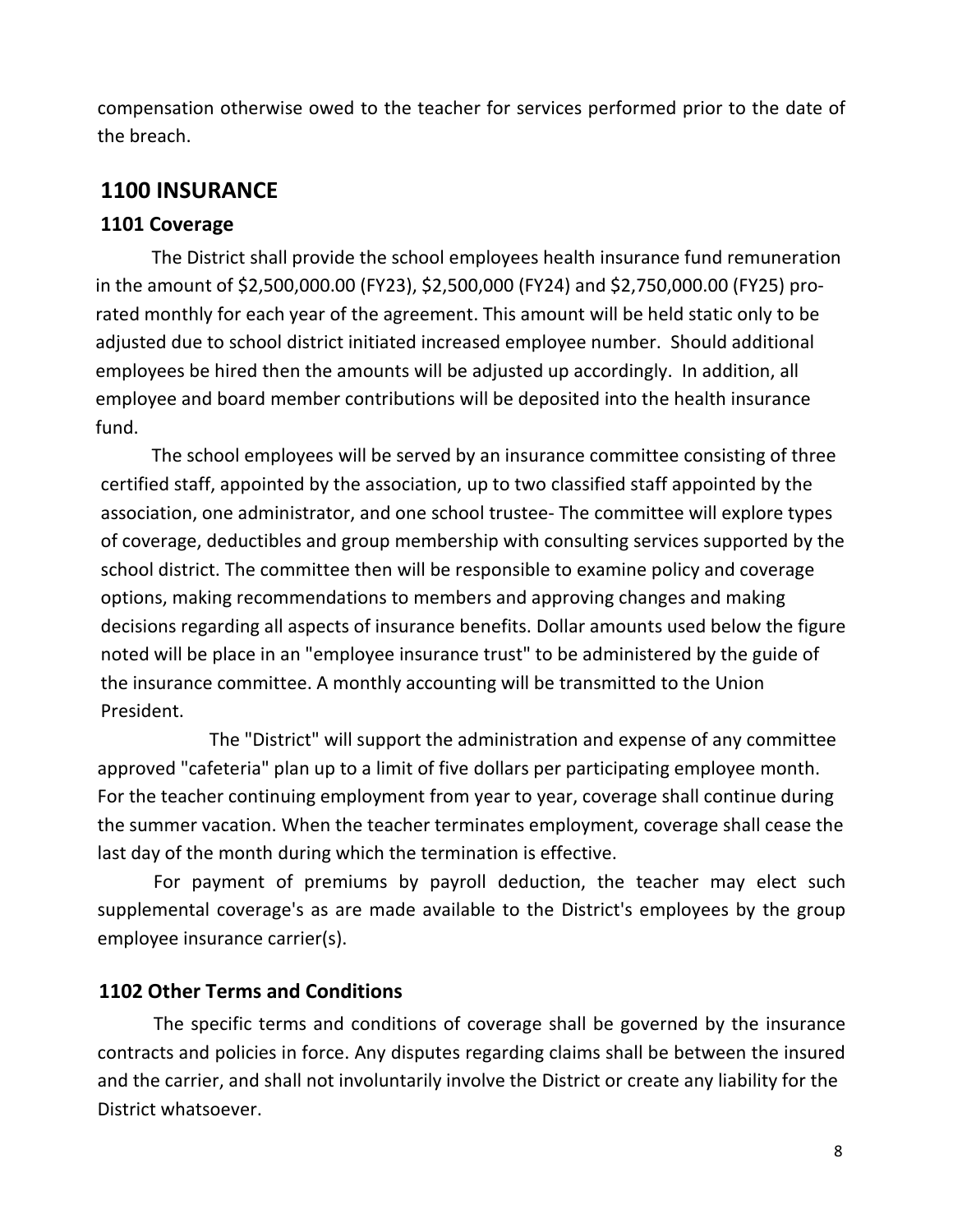### **1200 LEAVE**

#### **1201 Personal**

In the school years 2022-2023 and 2023-2024, the teacher shall accrue compensated personal leave at the rate of one fourth (1/4) day for each period of fifteen (15) paid days during the work year, not to exceed three (3) days accrual per work year. In the school year 2024-2025, the teacher shall accrue compensated personal leave at the rate of one third (1/3) day for each period of fifteen (15) paid days during the work year, not to exceed four (4) days accrual per work year. There shall be no partial day accrual for a period of fewer than fifteen (15) days. Up to seven (7) days of unused personal leave shall accumulate to the following year, with any excess days being paid off at the individual employee's daily rate per full standard work day. At the time of termination, unused personal leave shall be paid off at the rate provided above.

Except for a travel delay beyond the teacher's control, other bona fide emergencies, or upon the prior approval of the Superintendent, personal leave shall not be available during the first and last five (5) scheduled work days of the work year, tandem to a holiday or vacation period, or to more than two (2) teachers per site per day (to maximum of four (4) teachers per day). Notwithstanding, the Superintendent, or his/her designee, shall grant at least two (2) requests (on a first come, first serve basis) to use personal leave tandem to a given holiday for the purpose of subsistence hunting. Personal leave shall not be available if the District determines that it might result in serious under staffing or other substantial adverse effects on the welfare of the District.

Personal leave may be used in anticipation of accrual. However, if more personal leave is used than is actually accrued, the teacher's final pay check shall be reduced accordingly. Request for personal leave shall be made to the supervisor not less than twenty four (24) hours in advance, unless emergency circumstances, explained by the teacher, precluded a timely request. In the case of emergency, a shorter request period shall be allowed so long as the request is made at the earliest reasonable time.

#### **1202Sick**

The teacher shall accrue compensated sick leave at the rate of one and one third (11/3) days for each month the majority of which is served. Sick leave shall accumulate without limit. The teacher may use accrued sick leave without limit as to duration for the teacher's personal illness or injury, which necessitates absence from duty. The teacher may use accrued sick leave for the death, illness, or welfare of a person in the teacher's immediate family subject to limitations as to duration established by the District (The foregoing summarizes certain rights of the teacher and the District under Alaska statues and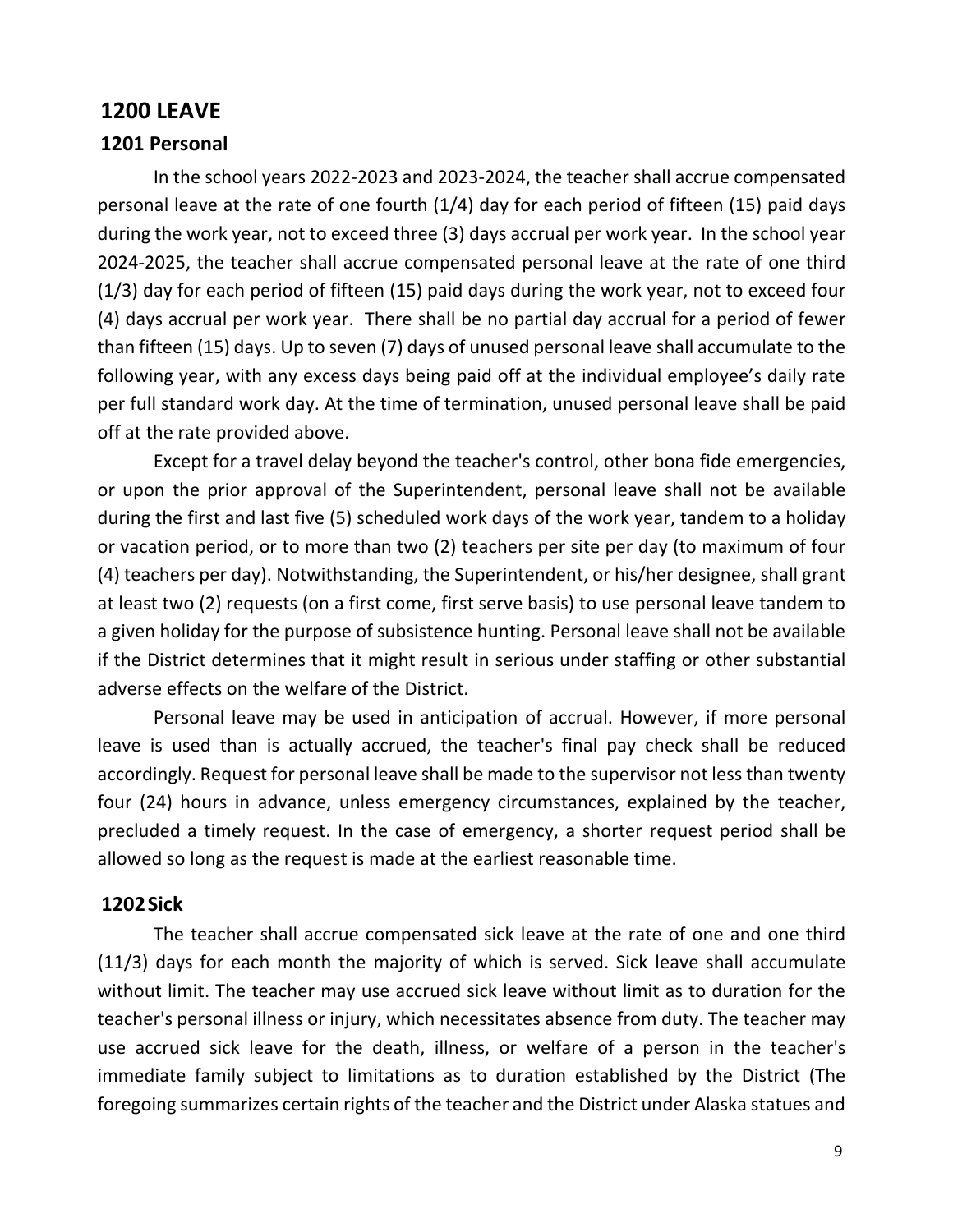regulations. These provisions are not bargained as they outline rights accorded under Alaska law. Instead, they are included herein for informational purposes. As such, disputes regarding these provisions shall not be subject to the grievance procedure notwithstanding any other provisions of this Agreement.) For the purposes of this paragraph, the immediate family shall consist of the teacher's child, parent, sibling (including the in-law derivatives of the foregoing), spouse, grandparent grandchild, legal guardian, legal ward, and person living in the household. In the event of an absence involving three (3) consecutive work days, the District may require a written medical certificate from a licensed health care provider regarding the illness or injury. Additional certifications may be required at the District's expense.

Notice of the intended use of sick leave shall be given to the supervisor as far in advance as is reasonably possible-

Sick leave to be used in anticipation of accrual, with payback as necessary

#### **1203Other**

The teacher shall be entitled to such other compensated or non-compensated leave as may be required under Alaska law. Additionally, at the discretion of the District, the teacher may be granted compensated or non-compensated leave not specified in this article.

The teacher may utilize Other Leave for coaching/advising chaperoning duties, when accompanying GCSD students on a Board approved school activity, with approval of a GCSD administrator.

### **1204 Leave Rights and Responsibilities**

A compensated leave shall not be considered a break in service except as it might affect the accrual of sick leave as provided above. An uncompensated leave of not more than twenty (20) days shall not be considered a break in service except as it might affect the accrual of sick and/or personal leave as provided above- The teacher's District-provided group insurance shall be terminated effective the twenty-first (21st) day of uncompensated leave except as may be required under the Alaska Pregnancy, Childbirth, and Family Leave Act.

For each period of leave, the teacher shall complete and sign a leave request/report form as required by the District. The reason(s) for the leave shall be stated with sufficient specificity for the District to verify conformity with the provisions of this article. By signing the leave request/report, the teacher certifies that the statements made thereon are true and correct.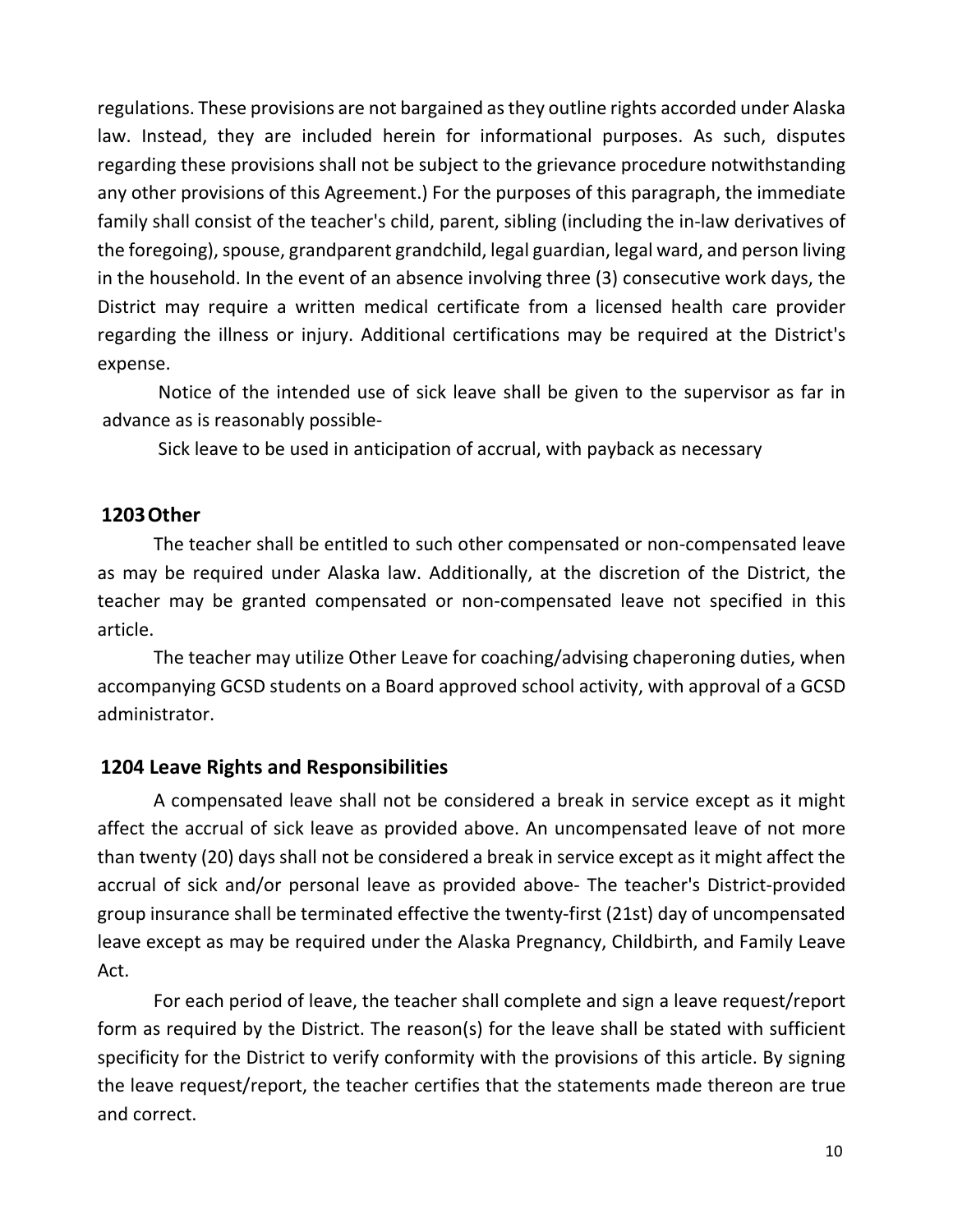Except under extenuating circumstances, the teacher shall provide the supervisor with satisfactory lesson plans to cover the anticipated period of the absence.

Except under extenuating circumstances that are reasonably beyond the control of the teacher, the teacher who uses a leave period for a purpose other than for which the leave was granted without the express prior written permission of the District, or the teacher who otherwise uses leave in a fraudulent manner, shall be subject to such penalties as may be permitted under Alaska law.

The teacher who applies for and is granted any type of uncompensated leave under this article expressly waives any and all entitlements or rights to unemployment compensation or benefits and agrees not to file for unemployment compensation or benefits for the leave period.

### **1205 Extended Leaves of Absence**

1. A certificated employee who has completed five (5) full years of certificated services as a District employee may, at the discretion of the Superintendent and Board, be granted an extended leave of absence for a period from one month to not more than a full year under the terms and conditions set forth in this policy.

2. The purposes for which extended leave may be sought and granted include (1) illness of the employee or severe illness of a spouse, parent, child or sibling of the employee which requires the employee's presence and assistance; (2) professional study; (3) for teaching assignment; (4) Peace Corps or similar program; or (5) compelling personal reasons. The application for extended leave of absence must include a full justification for the request.

3. In all cases, a request for extended leave must be in writing received by the Superintendent not later than March 1 prior to the school year for which the extended leave has been requested. Late requests will not be considered. (EXCEPTION may be made for (a) non-elective surgery or medical treatment or compelling personal reasons where the reason for the request could not reasonably have been known by the employee prior to

4. A. Any approved extended leave will be without pay EXCEPT in limited circumstances discussed in paragraph 7 below, the District may pay a portion of the salary of an employee on approved leave for extended study, and, where the employee seeks extended leave for personal illness, the employee must exhaust all paid sick leave or other leave first-

B. In no event will the District be responsible to pay medical or other insurance premiums for an employee on extend leave. However, an employee on approved extended leave shall be permitted to pay the premiums to continue to participation in District provided insurance plans, which would otherwise be available to the employee unless some provision of the plan prohibits such participation- It is the employee's responsibility to verify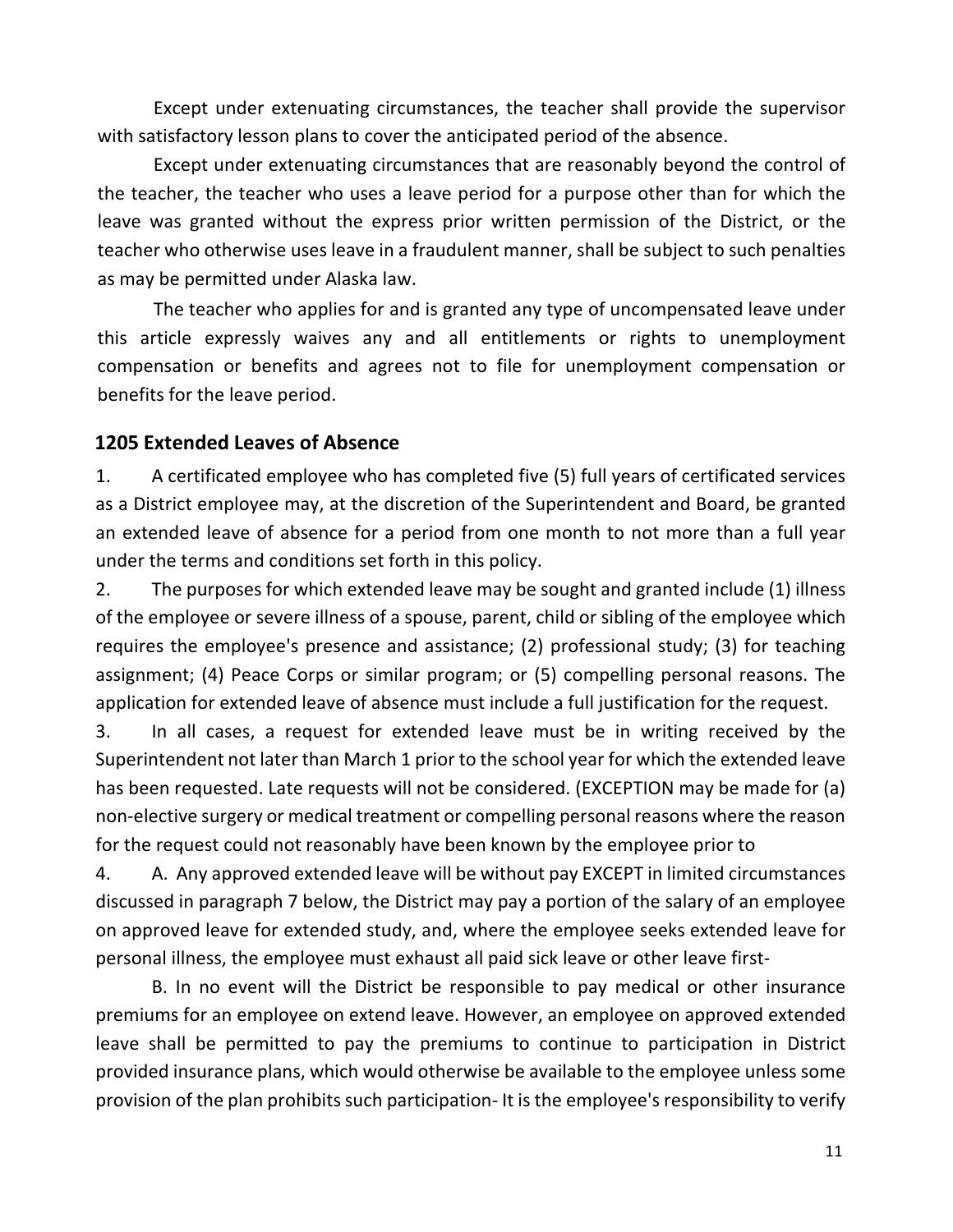whether continued participation is permitted and to make the necessary arrangements to continue and pay for coverage during the period of the extended leave.

5. An employee on approved extended leave shall not lose tenure nor shall the period of leave constitute a break in service. However, the period of leave shall not count as a year of service for any purpose (except that where the employee is on approved paid leave for professional study, and where required TRS payments are made, the teacher shall acquire such experience credit as TRS shall permit. While on extended leave, the employee does not accrue leave or any other benefits.

6. Upon written application by the employee received by the Superintendent before March 1 and for good cause shown, the Board, upon recommendation by the Superintendent may extend leave under this section for a further period of not more than one additional year.

7. With regards to leave for professional study only, the following provisions shall also apply:

- (A) The application for professional study must include the name and address of the educational institution through which the study will be offered including confirmation that the employee has been accepted into the program, a complete description of the course of study to be followed (including a statement by the employee as to how the District and its students will benefit from the employee's participation in the program, and description of the specific courses which will be taken.
- (B) To be approved, a program of professional study must involve enrollment for not less than twelve (12) semester hours of credit per semester. For approved leave to continue, the employee must successfully complete at least twelve credit hours per semester.
- (C) The Board, it its discretion, and subject to making an appropriation for this purpose, may pay for not more than two employees during any school year while on approved professional study. Such payment shall not exceed 27 of the compensation the employee would otherwise receive based on the approved salary schedule for the year in question. In addition to pay a portion of the employee's salary, the District may also pay the district's portion of the employee's TRS based on the amount of compensation actually paid to the employee on approved leave.
- (D) If an employee asks for a second year of approved leave for professional study, and the Board approves, the Board need not pay any portion of the employee's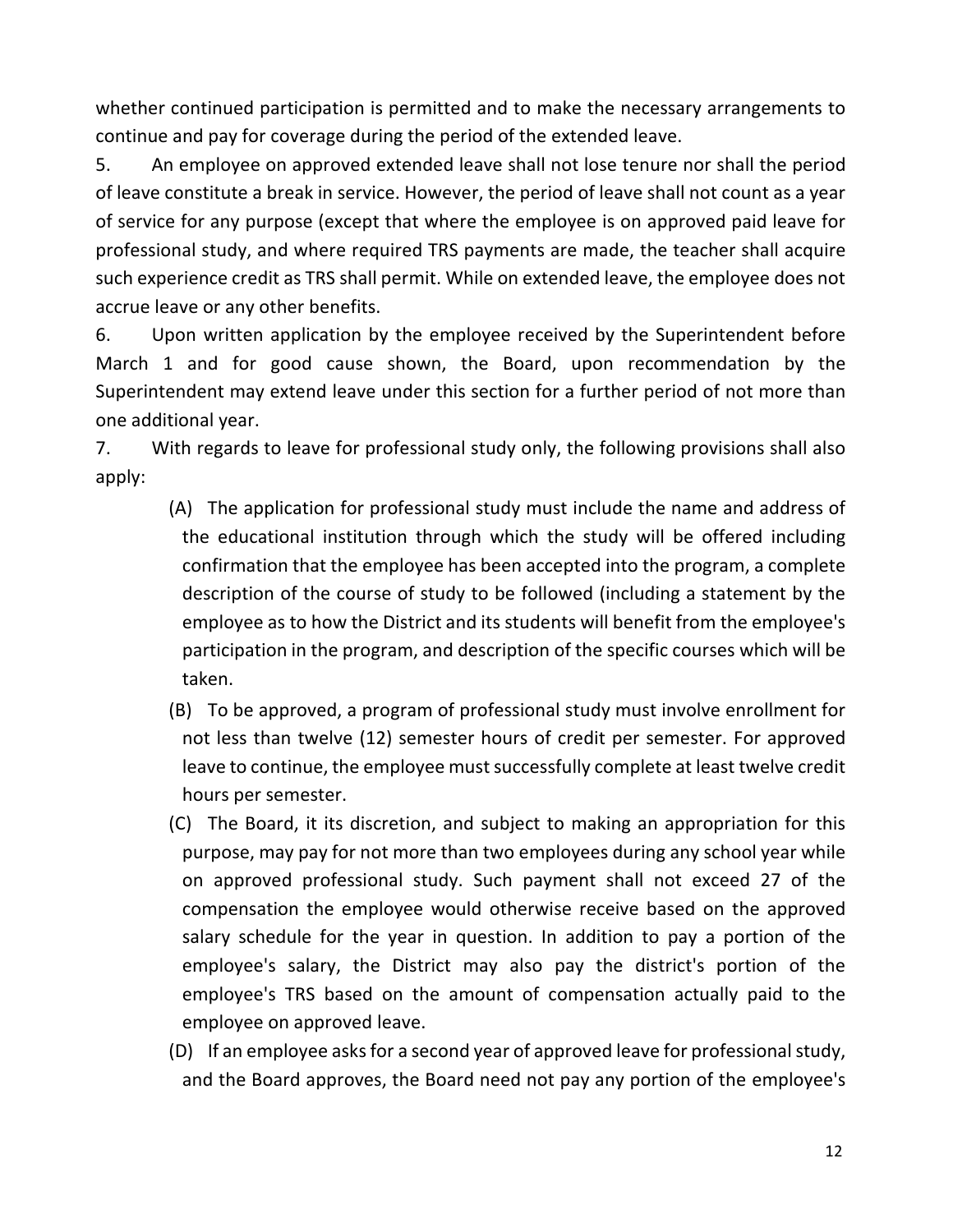salary for the second year even if it did pay some amount to the teacher during the first leave period.

(E) A teacher who has been on approved extended professional study leave and who has been paid by the District for any portion of his normal salary while on such leave must return to the District and teach for at least one school year following the approved leave. Should the employee fail to do so, the employee shall reimburse the District for all salary and benefits paid by the District to the employee or on the employee's behalf during the period of approved extended leave plus interest and such costs and fees as the District may reasonably incur recovering such sums. If the employee on approved paid leave for professional study does not pass at least 12 credit hours per semester, the employee shall repay the District for all funds advanced for salary or benefits for that employee for that semester.

8. Extended leave under this policy is separate and apart from any State Sabbatical Leave under AS 1420.280--350.

9. Not later than two (2) months prior to the end of any period of approved extended leave, the employee shall submit to the district confirmation of his intent to return to duty and the date when the employee shall return to work. Failure to do so shall allow the district to view the employee as having resigned employment and to replace the employee or otherwise eliminate the position.

10. An employee on approved extended leave is not guaranteed any particular position with the District upon return from leave. The District shall have the discretion to place any returning employee into any position at any District location for which the employee is qualified. Should a new assignment involve a change of residence, the District shall pay relocation expenses as required by Alaska law.

11. A false statement to obtain extended leave of absence or in connection with an approved extended leave shall be grounds for discipline up to an including termination.

# **1206 Professional**

Tenured teachers with the Galena City School District may apply for a maximum of five (5) professional paid leave days for attendance at a conference or workshop specific to their teaching assignment. Such leave will be requested of and approved by the Superintendent or his/her designee, at his/her sole discretion.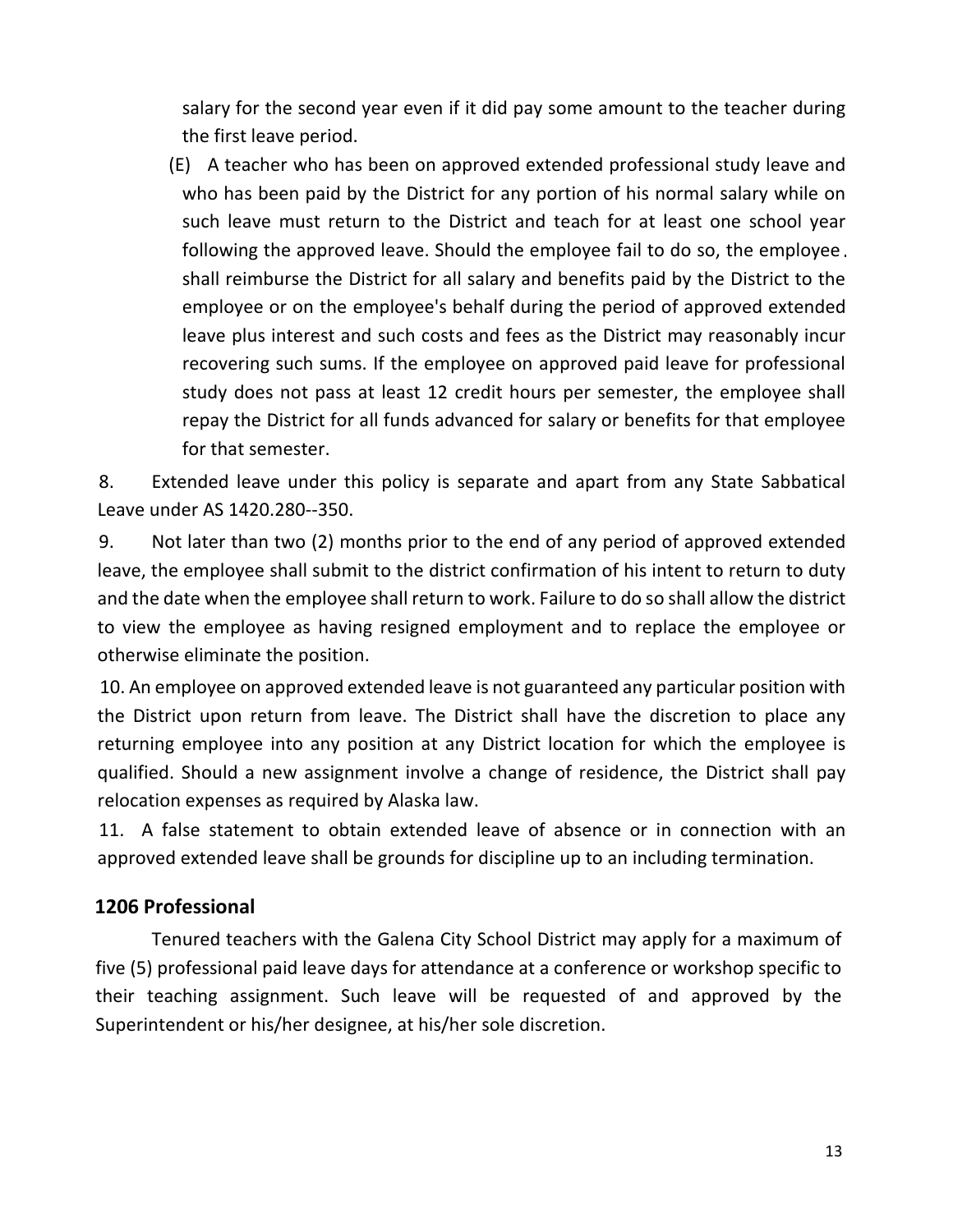## **1300 SICK LEAVE BANK**

### **1301 Enrollment and Termination**

Membership in the sick leave bank shall be open to all certificated employees of the District. The eligible employee may enroll in the sick leave bank by giving written notice to be received by the Superintendent within thirty (30) days after the employee's first day on duty of the work year. Membership shall be continuous until the employee terminates employment or gives written notice to the Superintendent of termination of membership. The person terminating membership shall not be entitled to a refund of contributed days. Members of the sick leave bank may use the bank for sick leave and family illness leave. The Member must exhaust their own sick/personal leave first. A monthly report will be transmitted to the Union President-

### **1302 Contributions**

Upon enrollment, the member shall automatically contribute one (1) day of sick leave to the bank. The sick leave bank is not to decrease below 100 days or exceed 150 days. The Members are to contribute a day of sick leave (falls below 100 days) or stop donating (above 150 days) to ensure this balance.

### **1303Withdrawals**

After having used all of the member's available sick and personal leave, the member may submit a request to the payroll clerk to withdraw days from the sick leave bank. The form may be obtained from the district office. See attached. After the withdrawal of each block of five (5) days, the District may require the member to reapply for additional days.

The member may withdraw during the work year up to twice the number of sick leave days the member had accumulated prior to the first day on duty of the work year or twentyfour (24) days, whichever is greater. Notwithstanding, the member may not withdraw during the work year more than forty (40) days. Members are not required to reimburse the bank for days used.

### **1304 Contribution of sick days upon retirement or resignation**

A certified employee who retires from the District may elect to donate up to 17 days of accumulated sick leave to the Sick Leave Bank. (Beyond 17 days can be used as creditable service through TRS.)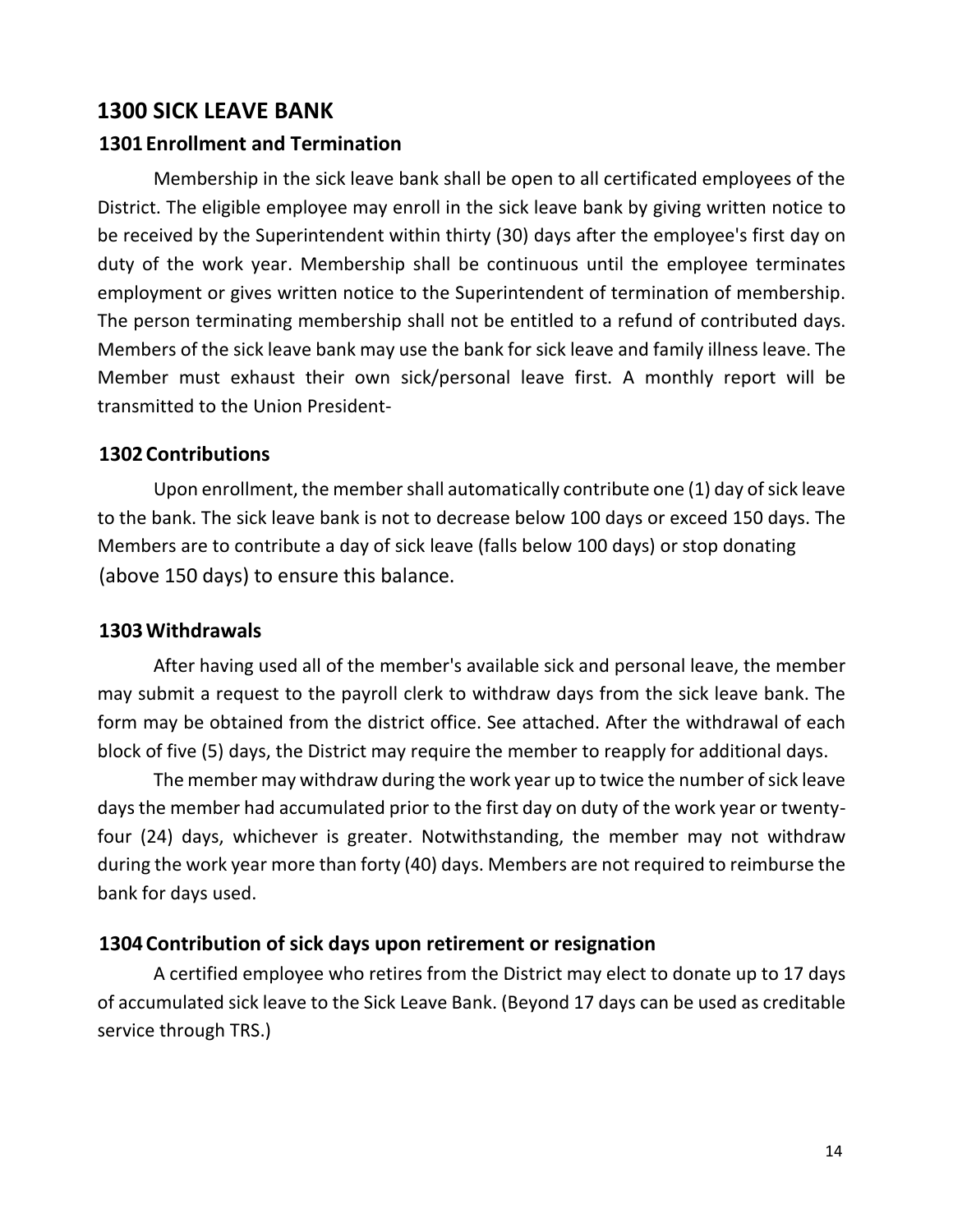## **1400 WORK YEAR AND WORK DAY**

#### **1401Work Year**

The standard work year shall be one hundred eighty-six (186) days for the duration of this contract, inclusive of state-mandated school holidays. Notwithstanding, the standard work year for the teacher's first year of employment as a District teacher shall be one hundred eighty nine (189) days per year. At least three (3) workdays per year shall be devoted to staff development activities.

Any additional days worked beyond the standard work year, and the compensation therefore, shall be subject to the mutual written agreement of the teacher and the Superintendent. If the teacher serves less than the full standard work year, the teacher's salary and any benefits based on the standard work year shall be prorated accordingly.

If the Superintendent determines that an emergency closure of a site is necessary because of conditions posing a threat to the health or safety of staff and/or students, teachers in the closed site(s) shall not lose their regularly scheduled salary because of the closure. On days where sites are closed under this section, teachers may take personal leave, work remotely if available at supervisor discretion, or take unpaid leave and make the day up at a later date.

#### **1402Work Day**

The standard workday for the teacher shall consist of seven and one half (7 ½) hours exclusive of a duty-free lunch period. From time to time, the work day may be extended for reasonable periods for professional activities including but not limited to staff and committee meetings, student-teacher and parent-teacher conferences, and open house functions.

If the teacher is regularly assigned to work less than the standard work day, the teacher's salary, leave, insurance, and other quantifiable benefits shall be prorated accordingly. The prorating of insurance benefits shall be based on the premium rates. For the purposes of this paragraph, premium rates under a self-funded insurance plan shall be the COBRA rates as established by the plan administrator.

During days that a building based school is in session, the teacher shall normally be granted preparation time at the rate of fifty (50) minutes perstandard work day in segments of not less than twenty (20) consecutive minutes. Except as may be authorized by the supervisor, the teacher shall use preparation times exclusively for preparation activities directly related to the teacher's professional duty assignment. During preparation times, the teacher shall remain in the assigned facility unless otherwise authorized by the supervisor. No more than once per month, and absent exigent circumstances, the District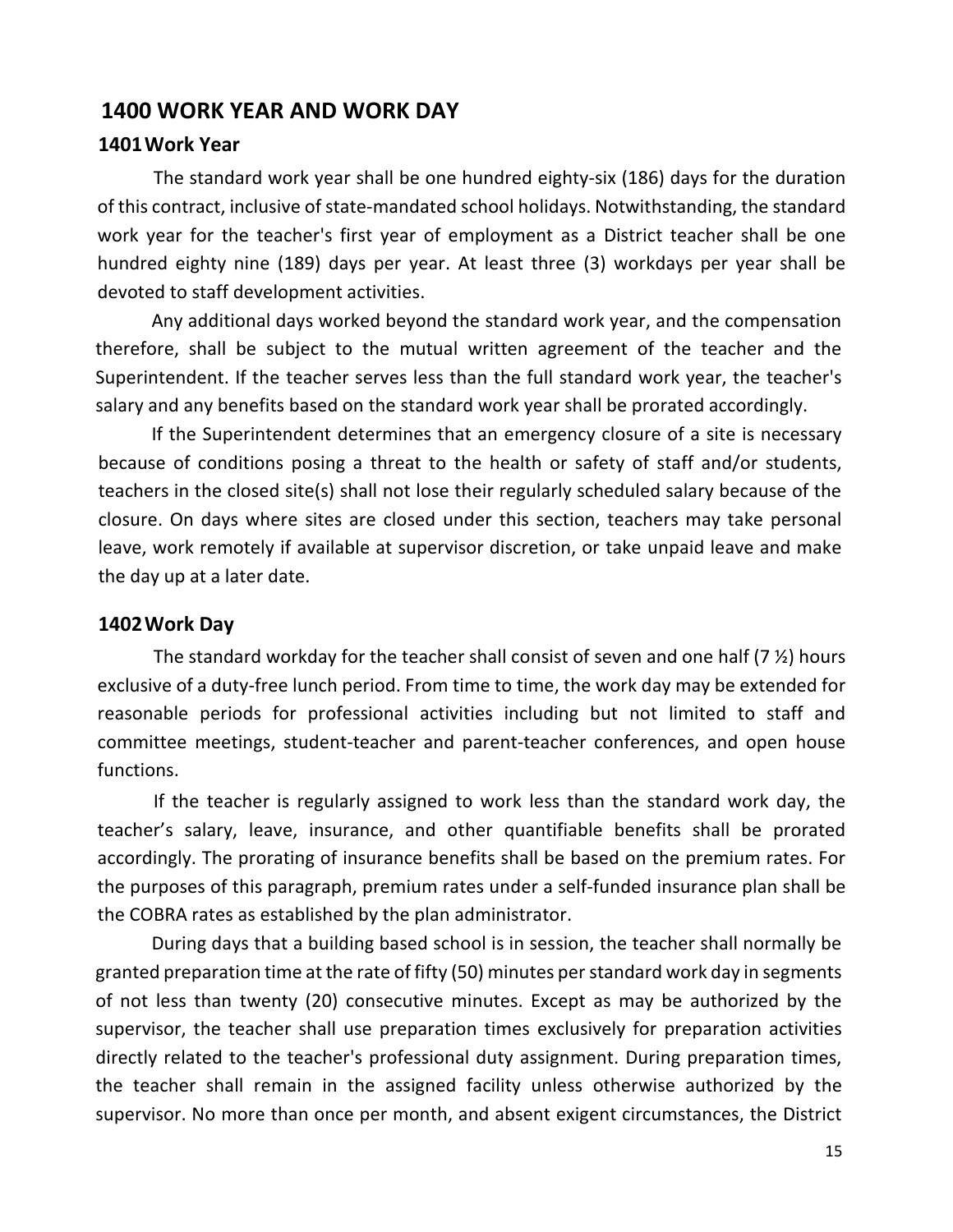may assign the teacher other duties during preparation times including but not limited to conferences with supervisors, parents, or students, assemblies, rotating student monitoring duties, substitution for an employee who is unexpectedly absent, and emergency situations with compensation at a teacher's normal rate of pay for additional (equivalent) preparation time worked to make up for preparation time lost under this paragraph.

## **1403Job Sharing**

Certified employees who have not achieved tenure will not be considered for job sharing. Job sharing may be permitted by the Superintendent or designee at their sole discretion. Proposals for job shares must:

- 1. Be initiated by the participating teachers;
- 2. Be submitted to the Superintendent in writing prior to January 1st for the following school year; except for the first year of this agreement.
- 3. Include signatures verifying the approval of the participating teachers and the affected principal/site administrator, and;
- 4. Include a statement specifying the duration of the proposed agreement. A job share request must be submitted with the following:
	- a. Description and location(s) of the position to be shared;
	- b. Definition of each partner's proportion of the FTE, salary, insurance benefits, and leaves;
	- c. Description of how the duties of the position will be shared by the partners, and;
	- d. The teacher who will retain the position at the end of the job-sharing school year, or such earlier termination if approved by the Superintendent or designee. The teacher who is not retaining the position, if tenured, shall be entitled to continued certificated employment for the school year following the job sharing. However, any re-employment of either teacher is subject to the teacher(s) dismissal or non-retention per applicable statute.

# **1500 ACADEMIC FREEDOM AND RESPONSIBILITY**

The teacher shall have the right and the responsibility to plan, develop, and implement teaching techniques and methodologies that optimize appropriate learner outcomes subject to the utilization of sound professional judgment and in keeping with applicable course outlines, curriculum guides, and the designated instructional program that are appropriate to the subject, grade, and level taught. When controversial issues have not been specified in the curriculum guide, the teacher shall acquire the prior approval of the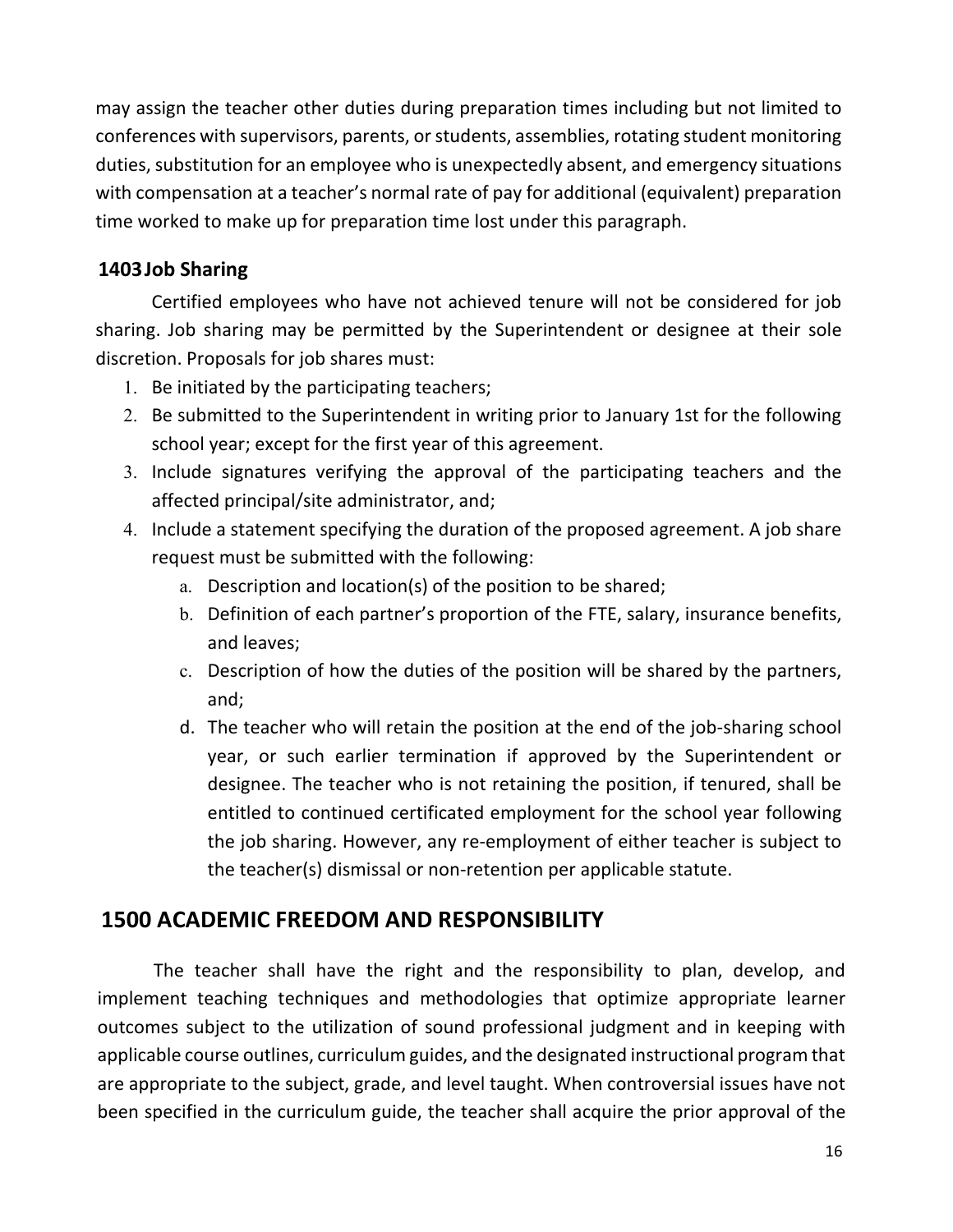principal before introducing such issues. The discussion of controversial issues shall be conducted in an unprejudiced and dispassionate manner designed to foster a spirit of inquiry.

The District, in keeping with its responsibility to the public, reserves within its exclusive domain final decision-making authority in all matters of educational policy including but not limited to the selection of textbooks, library books, and other instructional resources and in the determination of the curriculum, educational programs, and what shall and shall not be taught to the District's students. The district shall involve two teachers, appointed by the association, on committees to review and make recommendations regarding staff development, curriculum and materials which shall be forwarded to the board for their consideration

# **1600 PERSONNEL FILES**

#### **1601 Access**

All material placed in the teacher's official personnel file in the District Office shall be the property, and shall be under the control, of the District. The teacher may inspect the teacher's personnel file by appointment in the District Office. Access to the tile shall be limited to the teacher, the teacher's supervisor(s), the Superintendent, District Office staff with a bona fide need, the Board, and any person designated in writing by the teacher. Upon request, the teacher shall be provided with copies of any personnel file material for twentyfive cents \$0.25) per sheet.

### **1602 Derogatory Material**

The teacher shall be provided with a copy of any derogatory post-employment material placed in the personnel file, and the teacher shall have the right within ten (10) days after the date of receipt of such material to provide the Superintendent with a written response to be attached to the material in the file. A dispute regarding the accuracy of any factual material in the teacher's personnel file shall be subject to the grievance procedure. For the purposes of this paragraph, *factual material* shall not include statements of opinion or performance evaluation reports.

### **1700 EVALUATION**

Evaluation of certificated staff shall be consistent with the requirements of statute, section 14.20.149, Employee Evaluation. Teachers serving on the committee shall be appointed by the association.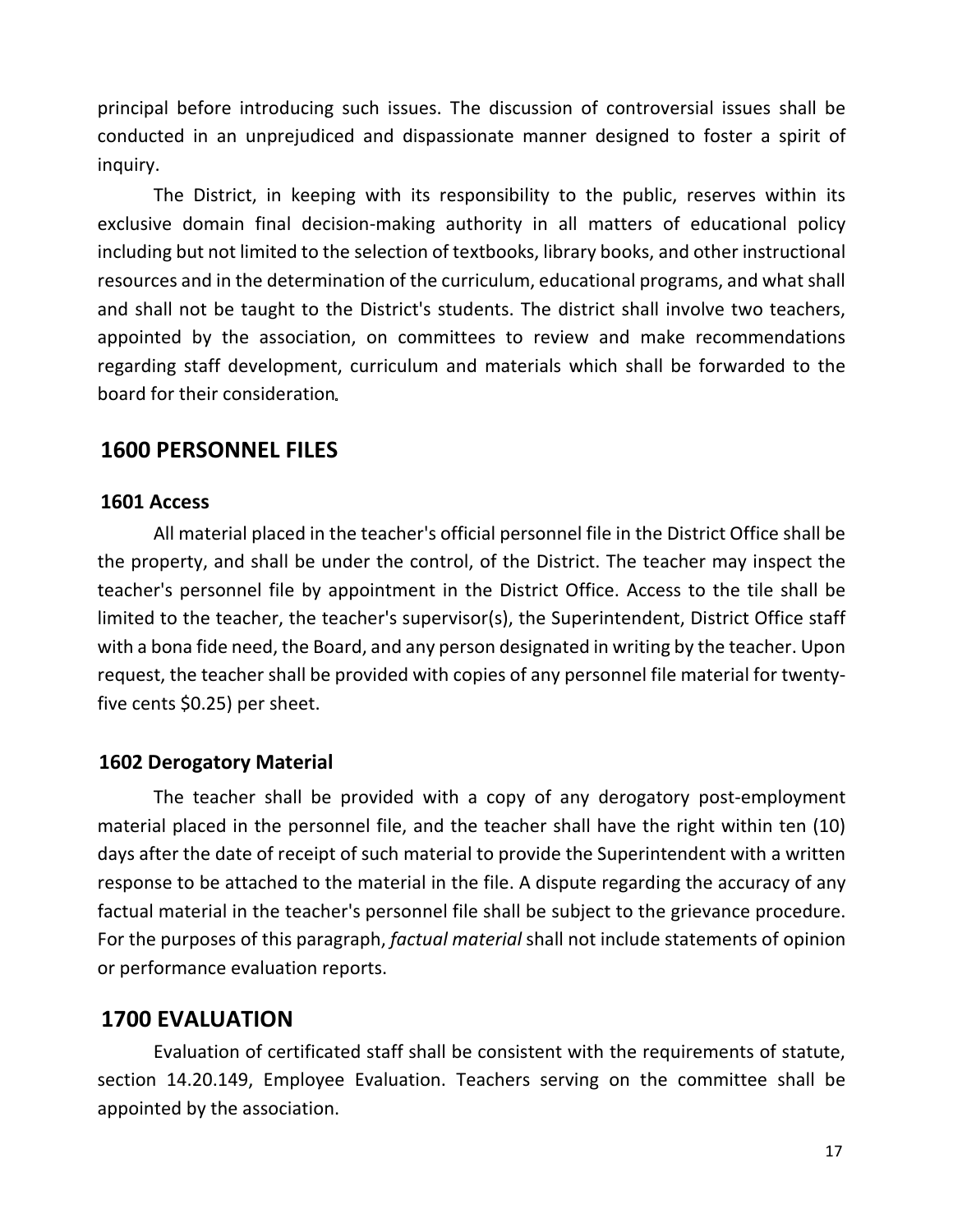#### **1800 DISCIPLINE**

The teacher shall not be disciplined without just cause. For purposes of this article, discipline shall mean a written reprimand or loss of compensation including but not necessarily limited to suspension without pay or pay dock on account of unsatisfactory performance, insubordination, dishonesty, infraction of rules, or other similar reason. For the purposes of this article, discipline shall not include lay off, non-retention, or dismissal.

The teacher shall have the right to Union representation at any investigatory or disciplinary conference. Notwithstanding, if the District determines that arrangements for such representation create an unreasonable delay, the District may proceed without such Union representation. The teacher who serves as the Union representative at any investigatory or disciplinary conference shall be allowed to do so without loss of pay.

#### **1900 REASSIGNMENT**

A copy of any vacancy notice shall be transmitted to the Union President not later than the date the notice is posted publicly or transmitted to the media or to a teacher placement service.

The Superintendent shall give consideration to any written request from the teacher for reassignment. On September 1 of each year, all previously received written reassignment requests shall be voided, and the teacher who so desires may submit another written request. By written notice to the Superintendent, the teacher may at any time withdraw a request for reassignment.

Except under extenuating circumstances, the teacher shall be given at least two (2) weeks' notice of a substantial involuntary reassignment. Upon request, the Superintendent shall confer with the teacher regarding a reassignment decision.

### **2000 ACCESS TO FACILITIES AND EQUIPMENT**

The District affirms its intent to give the teacher reasonable access to working equipment including but not necessarily limited to designated computers and duplicators as well as reasonable access to work areas in District facilities appropriate for the teacher's duty assignment. Such access shall be subject to reasonable restrictions based on security needs and sound management practice. (Because the matters addressed under this paragraph are within the sole purview of the District, disputes regarding this paragraph shall not be subject to the grievance procedure, notwithstanding any other provisions of this Agreement).

The teacher shall have first come, first served access to available vehicle heater outlets while performing assigned duties at the school when the outside air temperature is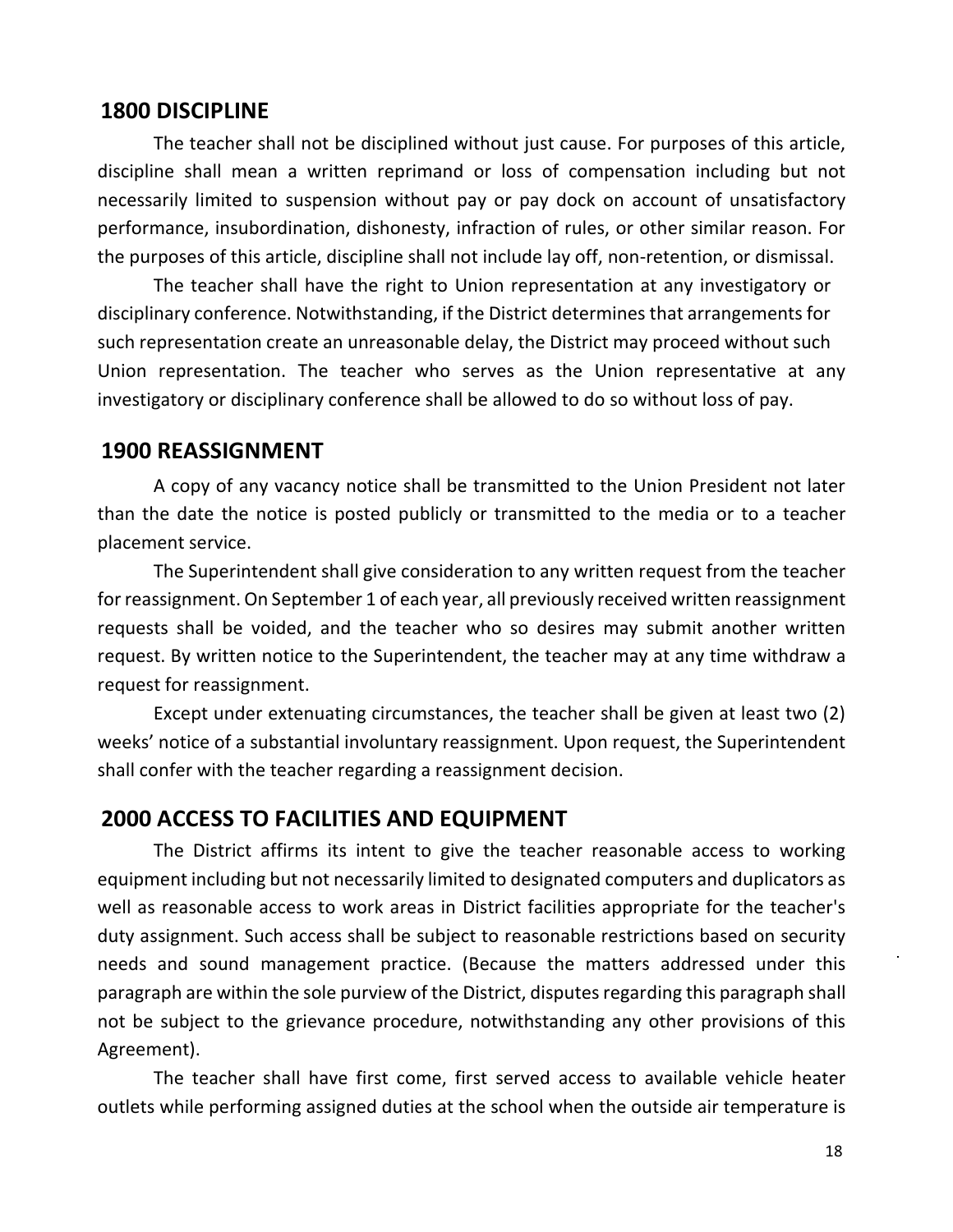below zero degrees Fahrenheit. The intent of this provision is to facilitate vehicle starting at the teachers' normal quitting time. As such, the District may take reasonable measures to conserve energy that do not materially compromise this intent

# **2100 GRIEVANCE PROCEDURE**

### **2101 Purpose**

The purpose of the grievance procedure shall be to secure a fair, equitable, and expeditious resolution to a grievance. Only an alleged violation, including misapplication or misinterpretation, of this Agreement may be adjudicated under this procedure, and an alleged violation of this Agreement may be adjudicated only under this procedure- Although the grievance procedure is the formal mechanism for the adjudication to alleged violations of the Agreement, nothing herein is intended to discourage the informal resolution of disputes at the lowest applicable administrative level.

# **2102 Time is of the Essence**

The time lines as provided under this article shall be adhered to strictly except by the prior written agreement of the Superintendent and the Union President. In the event that a time line is exceeded by the Union, the grievance shall be waived. In the event that a time line is exceeded by the District, the grievance shall automatically be eligible for appeal to the next level of the grievance procedure.

### **2103 Participation**

The District shall take no reprisals for the teacher's legitimate participation in the grievance procedure. Documents related to the processing of a grievance shall not be placed in the teacher's personnel file.

# **2104 Witnesses**

At all levels of the grievance procedure, the parties shall be allowed to call, examine, and cross-examine witnesses.

# **2105Noninterference with Duty**

Grievance hearings shall be held at such times as to avoid loss of work or loss of pay by the teacher.

# **2106Grievance Hearing Decisions**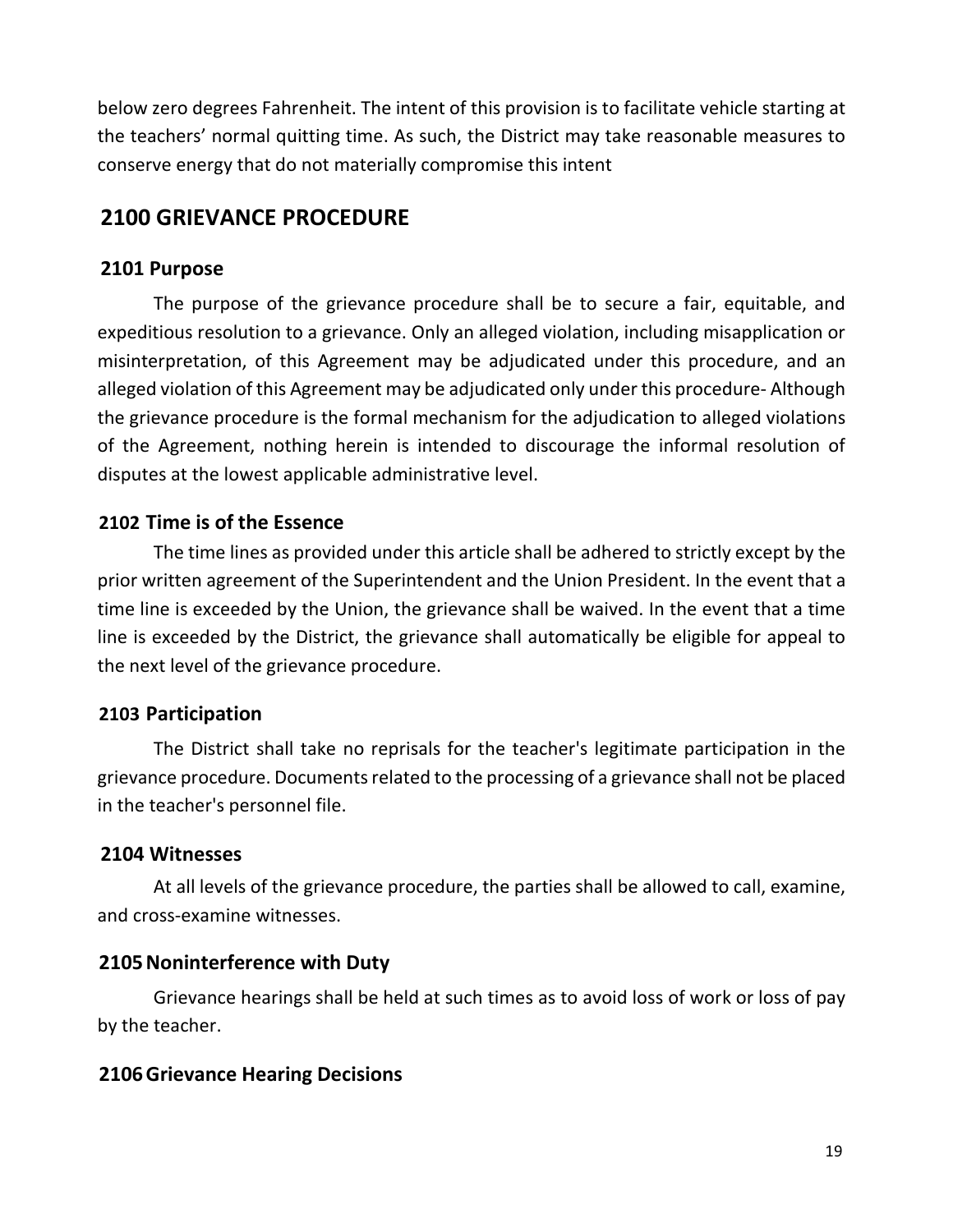The hearing decision at each level shall be written and signed and shall set forth the reasoning underlying the decision-

### **2107 Stipulated Settlements**

The Superintendent and the Union President may stipulate in writing to a binding settlement of the grievance at any point in the process.

# **2108 Obligations of the Parties**

The parties to the grievance shall be obligated to abide by all to the provisions of this article for the processing of the grievance and shall be obligated to abide by all other provisions of the Agreement during the pendency of the grievance. The District shall not be obligated to accept, hear, render a decision upon, or provide any redress whatsoever regarding the grievance not pursued in strict conformity with this article.

Except as otherwise may be provided under this article, the District and the Union shall each be responsible for their own costs relative to their performance under the grievance procedure.

### **2109 Grievance Filing**

In the event that an alleged violation of this Agreement is not resolved informally, the Union President may file a grievance to be received by the Superintendent within twenty (20) days after the date of the alleged violation. The grievance shall be in writing, shall set forth with reasonable specificity the facts of the grievance, shall specify the provision(s) of the Agreement alleged to have been violated, shall specify the redress sought, and shall be signed by the Union President.

### **2110 Hearing**

The Superintendent shall schedule a hearing to be held within fifteen (15) days after the date of receipt of the grievance. At least five (5) days in advance, the Superintendent shall notify the Union President in writing as to the date, time, and place of the hearing. The Superintendent shall deliver the decision to the Union President to be received within fifteen (15) days after the date of the hearing.

### **2111 Arbitration**

### *Appeal to Arbitration*

The Union President may give written, signed notice of appeal to the Superintendent to be received within fifteen (15) days after the date of receipt of the hearing decision.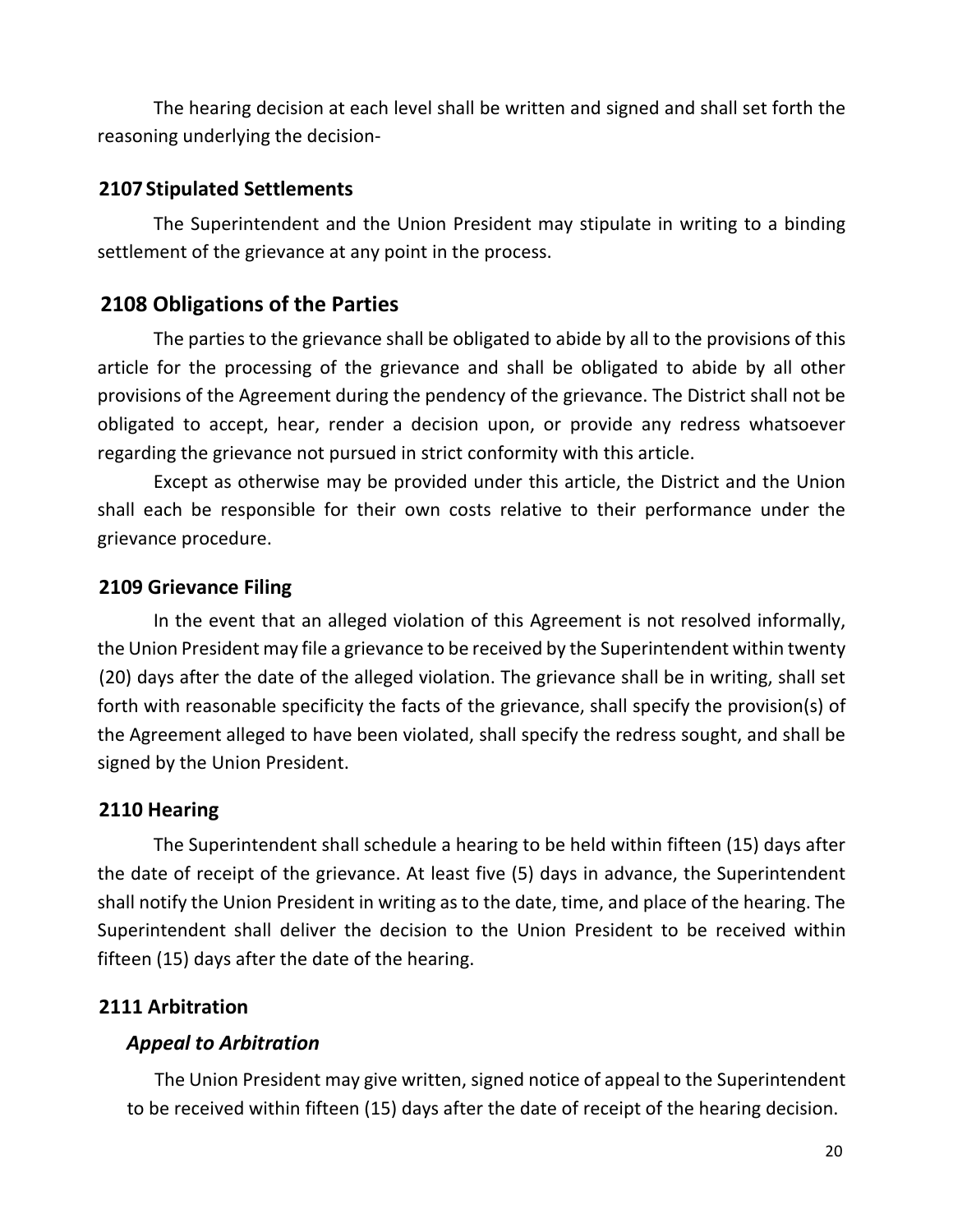#### *Selection of Arbitrator*

Within ten (10) days after receipt of the appeal, the Superintendent and the Union President shall meet to select an arbitrator. If they do not mutually agree upon an arbitrator, within five (5) days after the date of the meeting, the Union President shall deliver a request to the Federal Mediation and Conciliation Service to furnish a list of seven (7) available arbitrators. Within ten (10) days after receipt of the list by both parties, the Superintendent and the Union President shall meet to select the arbitrator. After the flip of a coin to determine who shall be first, the Superintendent and the Union President shall alternately strike names from the list until one remains who shall be the arbitrator. The arbitration shall be scheduled for a date, time, and place, which are mutually agreeable to the arbitrator, the Superintendent, and the Union President.

#### *Witnesses and Evidence*

Each party shall provide the other with a list of witnesses and a copy of any documentary evidence it plans to introduce not less than five (5) days prior to the date of arbitration. This shall not be required for rebuttal witnesses and evidence.

#### *Rules*

Except as otherwise may be provided under this article, arbitration shall be conducted under the existing voluntary labor arbitration rules of the American Arbitration Association.

#### *Decision*

The arbitrator shall deliver the written decision to the Superintendent and to the Union President.

The arbitrator shall make no decision that is contrary to Alaska law or this Agreement, nor shall the arbitrator have the authority to add to, subtract from, disregard, alter, or modify any provision(s) of this Agreement, nor shall the arbitrator render a decision beyond the scope of the specific grievance. Furthermore, the arbitrator shall not have the power to change any practice, policy, or rule of the District except as it may directly pertain to the specific grievance.

In an award with a retroactive effect, the award shall not have effect before the teacher's first day of work of the work year during which the initial grievance is received.

The arbitrator shall not have the power to award punitive damages.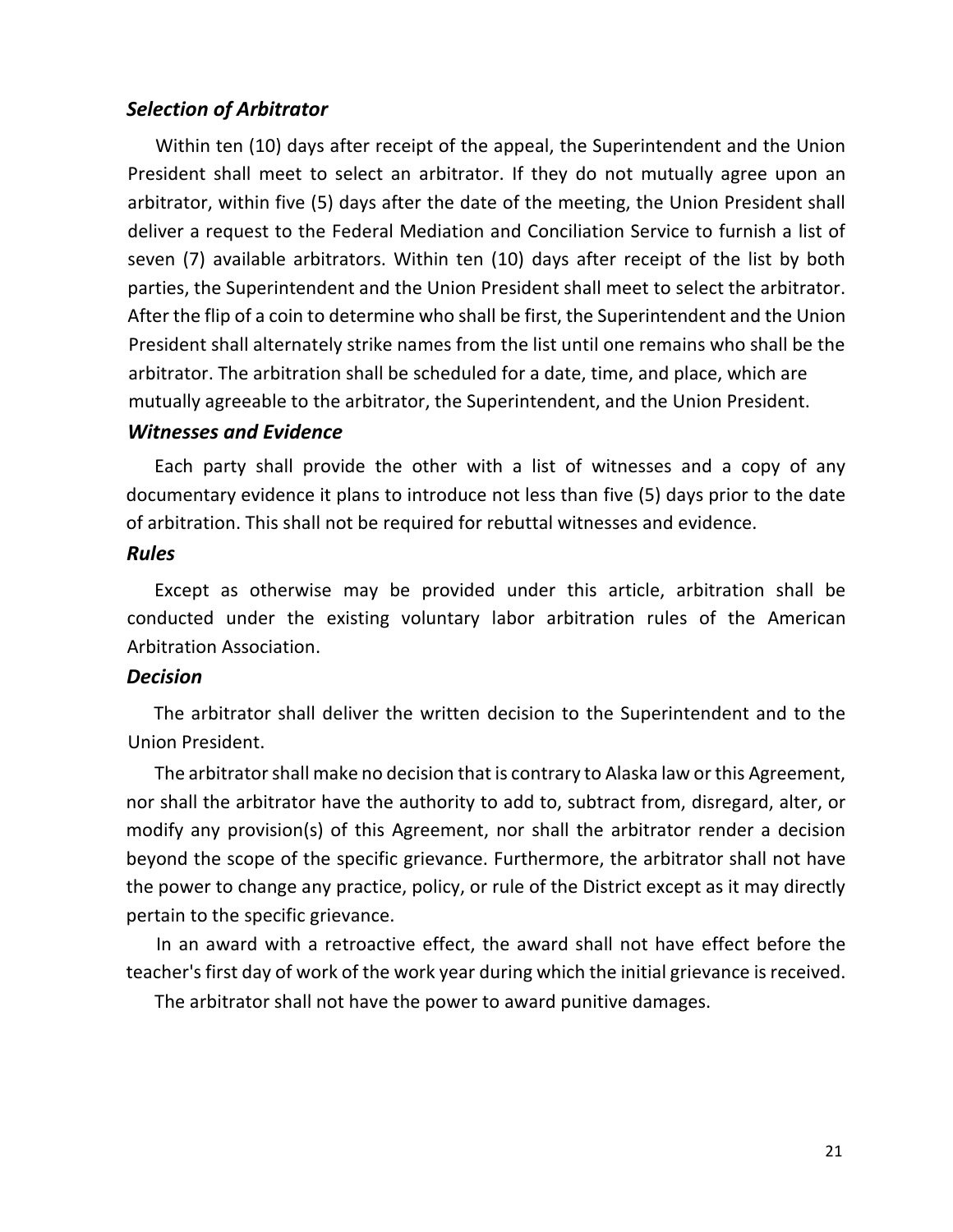#### *Restriction on Appeals*

The decision of the arbitrator shall be final and binding upon the parties and no appeal may be taken except under the express provisions of Alaska law for appeals of labor arbitration decisions.

#### *Costs*

The charges for a list of arbitrators shall be borne equally by the District and the Union. Likewise, the charges of the arbitrator shall be borne equally by the District and the Union.

### **2200 COMPENSATION**

#### **2201 Salary Payment**

Salary payments shall be made throughout the work year in equal semi-monthly installments. The teacher's final paycheck shall be retained until such time as the teacher has completed all assigned year-end reports and duties.

The District shall make payroll deductions as required by law or this Agreement and may make other deductions upon mutual agreement of the teacher and the District. In addition, upon proper written authorization by the teacher, the District shall make payroll deductions for supplemental Teachers' Retirement System contributions, Union dues, and tax sheltered annuity contributions to a district approved provider. The amount of an authorized payroll deduction may be changed one (1) time during the work year, or may be revoked, by written notice to the District. Once revoked, a payroll deduction may not be reinstated during the work year.

A first year contract signing incentive may be given to cover moving and travel expenses to relocate to Galena. The Superintendent will determine the amount and terms on an annual basis.

#### **2202 Lane Placement**

The teacher shall be placed on the appropriate lane of the salary schedule on the basis of documentation submitted to the Superintendent as required showing the degree(s) conferred and the coursework completed prior to the first scheduled day on duty of the work year. Lane placement shall further be governed by the following definitions:

**Approved Coursework**: Coursework that is related to academic content, professional development or job related responsibilities approved in writing by the Superintendent, that is from an institution accredited by a regional accrediting association or approved in writing by the Superintendent, and for which a grade equal or greater than a "C" or a pass in a course offering a pass/fail grade was awarded. **Hours** of approved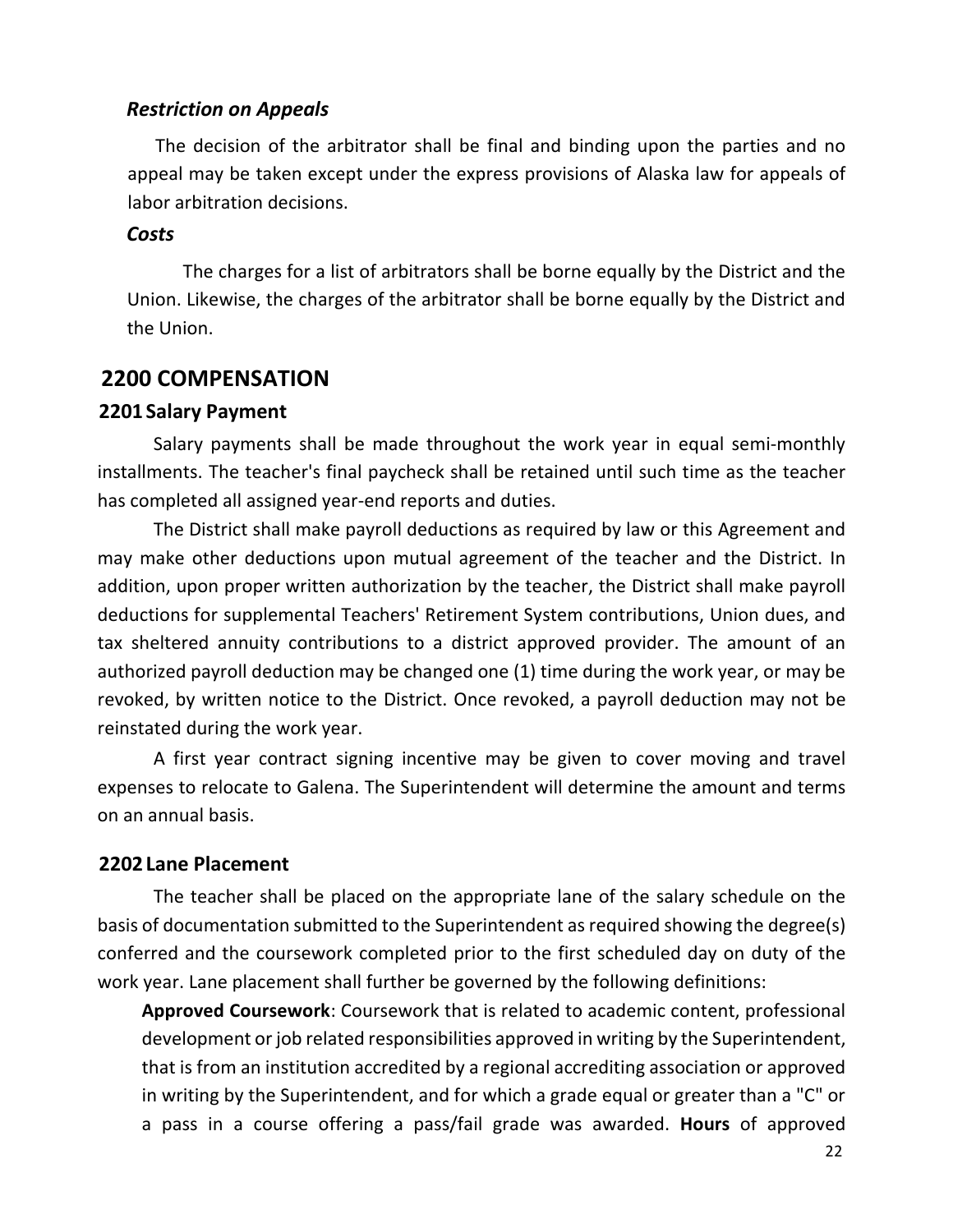coursework shall be semester hours or the quarter hour equivalent thereof. Notwithstanding the provisions of this paragraph, coursework submitted by the teacher and accepted for lane placement purposes prior to the effective date of this Agreement shall be considered approved coursework for that teacher-

B: A baccalaureate degree.

B+18; B+36; B+54: Eighteen (18), thirty-six (36) or fifty-four (54) hours of approved coursework earned subsequent to the conferring of the baccalaureate degree.

M: A master's degree,

M+18; M+36, M+60: Eighteen (18), thirty-six (36) or sixty (60) hours of approved coursework earned subsequent to the conferring of the master's degree.

M/M: Two master's degrees

D: Doctorate

### **2203 Step Placement**

The teacher shall be placed on the appropriate step of the salary schedule on the basis of documentation of prior years of service submitted to the Superintendent as required. Notwithstanding, and subject to the conditions set forth in AS 14.20.220(e), the highest induction step for the newly appointed teacher shall be Step 8 unless the Superintendent determines that two (2) higher induction steps should be allowed due to a shortage of sufficiently qualified applicants. Step placement shall further be governed by the following definition.

**Year of Service**: A period of not less than the equivalent of one hundred forty (140) standard work days on duty served between July 1 and the following June 30 under contract in a position for which a standard teacher's certificate is required. Such service shall be in a public (or in an approved or accredited nonpublic) elementary or secondary school in the United States (or outside the United States supported by funds of the United States government). A District-approved leave of absence (granted after January 1, 1994) during which the teacher earns at least twenty-two (22) semester hours, or the quarter hour equivalent thereof, shall constitute a year of service. No year of service shall be counted prior to the following July 1.

Teachers who did not receive a STEP movement for the contractual year shall receive an "in lieu of step increase" of 1.5% the annual salary each year and subsequent years thereafter.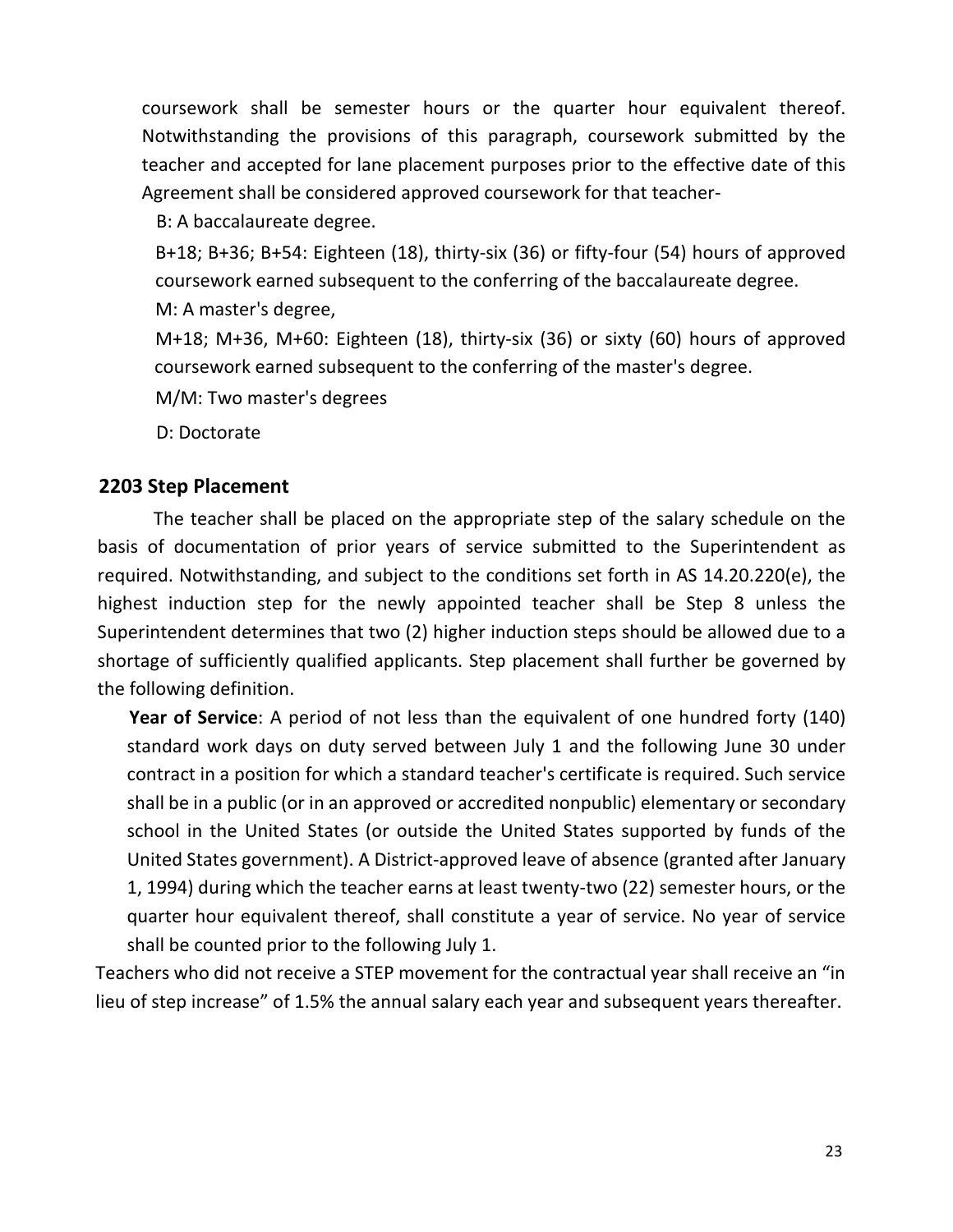# 2204 Salary Schedules

| GILA/SHS 2022-2023    |          |          |          | \$4,000.00 Increase | Step \$1,700.00 |          |                 |                      |
|-----------------------|----------|----------|----------|---------------------|-----------------|----------|-----------------|----------------------|
| <b>Step</b>           | В        | $B+18$   | $B+36$   | B+54/M              | $M+18$          | $M+36$   | $M+60/M+M$      | D                    |
| 0                     | \$57,500 | \$59,200 | \$60,900 | \$62,600            | \$64,300        | \$66,000 | \$67,700        | \$69,400             |
| 1                     | \$59,200 | \$60,900 | \$62,600 | \$64,300            | \$66,000        | \$67,700 | \$69,400        | \$71,100             |
| 2                     | \$60,900 | \$62,600 | \$64,300 | \$66,000            | \$67,700        | \$69,400 | \$71,100        | \$72,800             |
| 3                     | \$62,600 | \$64,300 | \$66,000 | \$67,700            | \$69,400        | \$71,100 | \$72,800        | \$74,500             |
| 4                     | \$64,300 | \$66,000 | \$67,700 | \$69,400            | \$71,100        | \$72,800 | \$74,500        | \$76,200             |
| 5                     | \$66,000 | \$67,700 | \$69,400 | \$71,100            | \$72,800        | \$74,500 | \$76,200        | \$77,900             |
| 6                     | \$67,700 | \$69,400 | \$71,100 | \$72,800            | \$74,500        | \$76,200 | \$77,900        | \$79,600             |
| 7                     | \$69,400 | \$71,100 | \$72,800 | \$74,500            | \$76,200        | \$77,900 | \$79,600        | \$81,300             |
| 8                     | \$71,100 | \$72,800 | \$74,500 | \$76,200            | \$77,900        | \$79,600 | \$81,300        | \$83,000             |
| 9                     | \$72,800 | \$74,500 | \$76,200 | \$77,900            | \$79,600        | \$81,300 | \$83,000        | \$84,700             |
| 10                    | \$74,500 | \$76,200 | \$77,900 | \$79,600            | \$81,300        | \$83,000 | \$84,700        | \$86,400             |
| 11                    | \$76,200 | \$77,900 | \$79,600 | \$81,300            | \$83,000        | \$84,700 | \$86,400        | \$88,100             |
| 12                    | \$77,900 | \$79,600 | \$81,300 | \$83,000            | \$84,700        | \$86,400 | \$88,100        | \$89,800             |
| 13                    |          | \$81,300 | \$83,000 | \$84,700            | \$86,400        | \$88,100 | \$89,800        | \$91,500             |
| 14                    |          |          | \$84,700 | \$86,400            | \$88,100        | \$89,800 | \$91,500        | \$93,200             |
| 15                    |          |          |          | \$88,100            | \$89,800        | \$91,500 | \$93,200        | \$94,900             |
| 16                    |          |          |          |                     | \$91,500        | \$93,200 | \$94,900        | \$96,600             |
| 17                    |          |          |          |                     |                 | \$94,900 | \$96,600        | \$98,300             |
| 18                    |          |          |          |                     |                 |          | \$98,300        | \$100,000            |
| 19                    |          |          |          |                     |                 |          |                 | \$101,700            |
|                       |          |          |          |                     |                 |          |                 |                      |
| <b>IDEA 2022-2023</b> |          |          |          | \$3,000.00 Increase |                 |          | Step \$1,700.00 |                      |
| Step                  | В        | B+18     | $B+36$   | B+54/M              | $M+18$          | $M+36$   | $M+60/M+M$      | D                    |
| $\pmb{0}$             | \$54,500 | \$56,200 | \$57,900 | \$59,600            | \$61,300        | \$63,000 | \$64,700        | \$66,400             |
| 1                     | \$56,200 | \$57,900 | \$59,600 | \$61,300            | \$63,000        | \$64,700 | \$66,400        | \$68,100             |
| 2                     | \$57,900 | \$59,600 | \$61,300 | \$63,000            | \$64,700        | \$66,400 | \$68,100        | \$69,800             |
| 3                     | \$59,600 | \$61,300 | \$63,000 | \$64,700            | \$66,400        | \$68,100 | \$69,800        | \$71,500             |
| 4                     | \$61,300 | \$63,000 | \$64,700 | \$66,400            | \$68,100        | \$69,800 | \$71,500        | \$73,200             |
| 5                     | \$63,000 | \$64,700 | \$66,400 | \$68,100            | \$69,800        | \$71,500 | \$73,200        | \$74,900             |
| 6                     | \$64,700 | \$66,400 | \$68,100 | \$69,800            | \$71,500        | \$73,200 | \$74,900        | \$76,600             |
| 7                     | \$66,400 | \$68,100 | \$69,800 | \$71,500            | \$73,200        | \$74,900 | \$76,600        | \$78,300             |
| 8                     | \$68,100 | \$69,800 | \$71,500 | \$73,200            | \$74,900        | \$76,600 | \$78,300        | \$80,000             |
| 9                     | \$69,800 | \$71,500 | \$73,200 | \$74,900            | \$76,600        | \$78,300 | \$80,000        | \$81,700             |
| 10                    | \$71,500 | \$73,200 | \$74,900 | \$76,600            | \$78,300        | \$80,000 | \$81,700        | \$83,400             |
| 11                    | \$73,200 | \$74,900 | \$76,600 | \$78,300            | \$80,000        | \$81,700 | \$83,400        | \$85,100             |
| 12                    | \$74,900 | \$76,600 | \$78,300 | \$80,000            | \$81,700        | \$83,400 | \$85,100        | \$86,800             |
| 13                    |          | \$78,300 | \$80,000 | \$81,700            | \$83,400        | \$85,100 | \$86,800        | \$88,500             |
| 14                    |          |          | \$81,700 | \$83,400            | \$85,100        | \$86,800 | \$88,500        | \$90,200             |
| 15                    |          |          |          | \$85,100            | \$86,800        | \$88,500 | \$90,200        | \$91,900             |
| 16                    |          |          |          |                     | \$88,500        | \$90,200 | \$91,900        | \$93,600             |
| 17                    |          |          |          |                     |                 | \$91,900 | \$93,600        | \$95,300             |
| 18<br>19              |          |          |          |                     |                 |          | \$95,300        | \$97,000<br>\$98,700 |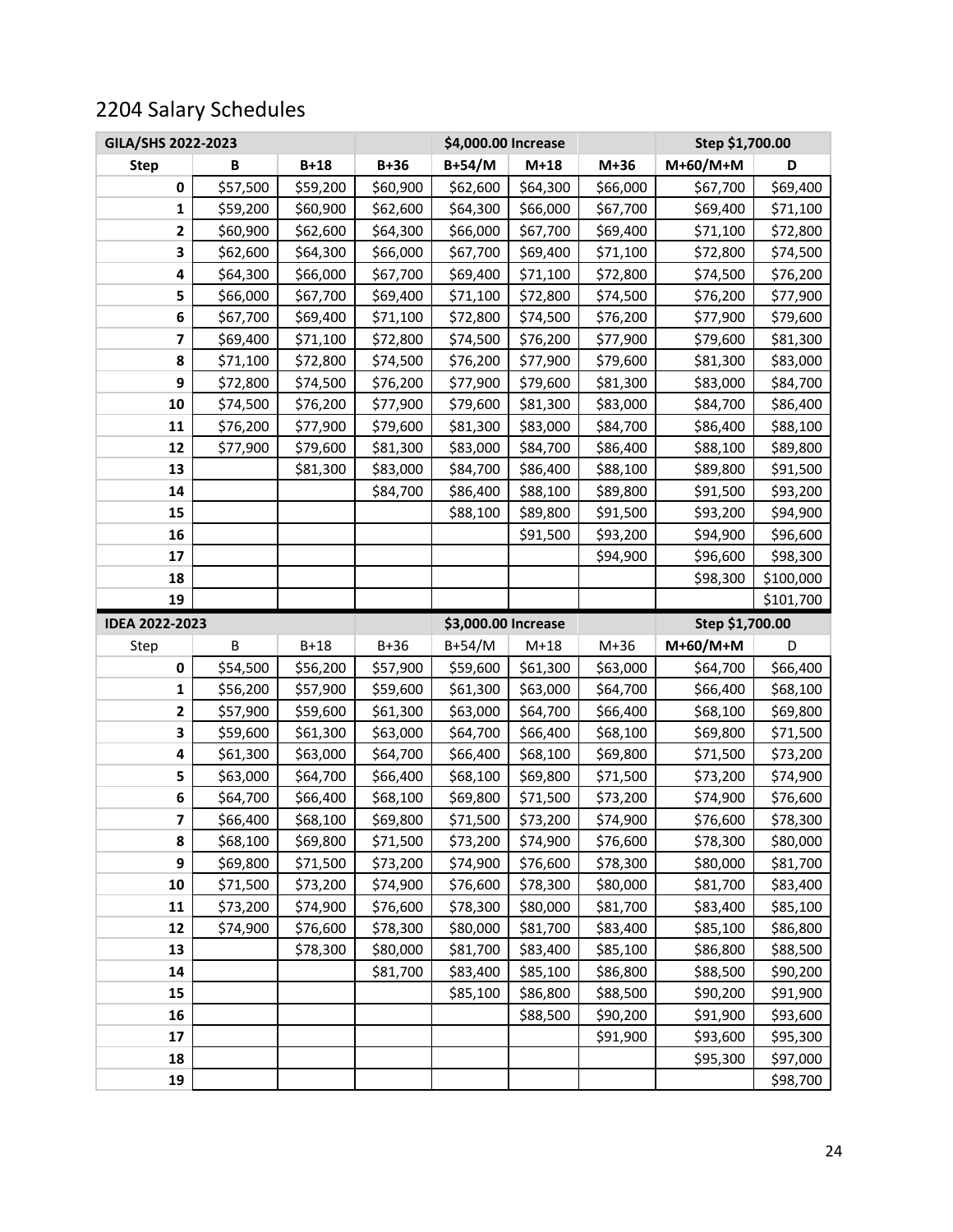| GILA/SHS 2023-2024    |          |          |          | \$2000.00 Increase |                     | Step \$1,700.00 |                 |           |
|-----------------------|----------|----------|----------|--------------------|---------------------|-----------------|-----------------|-----------|
| <b>Step</b>           | B        | $B+18$   | $B+36$   | B+54/M             | $M+18$              | $M+36$          | $M+60/M+M$      | D         |
| 0                     | \$59,500 | \$61,200 | \$62,900 | \$64,600           | \$66,300            | \$68,000        | \$69,700        | \$71,400  |
| 1                     | \$61,200 | \$62,900 | \$64,600 | \$66,300           | \$68,000            | \$69,700        | \$71,400        | \$73,100  |
| 2                     | \$62,900 | \$64,600 | \$66,300 | \$68,000           | \$69,700            | \$71,400        | \$73,100        | \$74,800  |
| 3                     | \$64,600 | \$66,300 | \$68,000 | \$69,700           | \$71,400            | \$73,100        | \$74,800        | \$76,500  |
| 4                     | \$66,300 | \$68,000 | \$69,700 | \$71,400           | \$73,100            | \$74,800        | \$76,500        | \$78,200  |
| 5                     | \$68,000 | \$69,700 | \$71,400 | \$73,100           | \$74,800            | \$76,500        | \$78,200        | \$79,900  |
| 6                     | \$69,700 | \$71,400 | \$73,100 | \$74,800           | \$76,500            | \$78,200        | \$79,900        | \$81,600  |
| 7                     | \$71,400 | \$73,100 | \$74,800 | \$76,500           | \$78,200            | \$79,900        | \$81,600        | \$83,300  |
| 8                     | \$73,100 | \$74,800 | \$76,500 | \$78,200           | \$79,900            | \$81,600        | \$83,300        | \$85,000  |
| 9                     | \$74,800 | \$76,500 | \$78,200 | \$79,900           | \$81,600            | \$83,300        | \$85,000        | \$86,700  |
| 10                    | \$76,500 | \$78,200 | \$79,900 | \$81,600           | \$83,300            | \$85,000        | \$86,700        | \$88,400  |
| 11                    | \$78,200 | \$79,900 | \$81,600 | \$83,300           | \$85,000            | \$86,700        | \$88,400        | \$90,100  |
| 12                    | \$79,900 | \$81,600 | \$83,300 | \$85,000           | \$86,700            | \$88,400        | \$90,100        | \$91,800  |
| 13                    |          | \$83,300 | \$85,000 | \$86,700           | \$88,400            | \$90,100        | \$91,800        | \$93,500  |
| 14                    |          |          | \$86,700 | \$88,400           | \$90,100            | \$91,800        | \$93,500        | \$95,200  |
| 15                    |          |          |          | \$90,100           | \$91,800            | \$93,500        | \$95,200        | \$96,900  |
| 16                    |          |          |          |                    | \$93,500            | \$95,200        | \$96,900        | \$98,600  |
| 17                    |          |          |          |                    |                     | \$96,900        | \$98,600        | \$100,300 |
| 18                    |          |          |          |                    |                     |                 | \$100,300       | \$102,000 |
| 19                    |          |          |          |                    |                     |                 |                 | \$103,700 |
|                       |          |          |          |                    |                     |                 |                 |           |
| <b>IDEA 2023-2024</b> |          |          |          |                    | \$1,000.00 Increase |                 | Step \$1,700.00 |           |
| <b>Step</b>           | B        | $B+18$   | $B+36$   | B+54/M             | $M+18$              | $M+36$          | $M+60/M+M$      | D         |
| 0                     | \$55,500 | \$57,200 | \$58,900 | \$60,600           | \$62,300            | \$64,000        | \$65,700        | \$67,400  |
| 1                     | \$57,200 | \$58,900 | \$60,600 | \$62,300           | \$64,000            | \$65,700        | \$67,400        | \$69,100  |
| $\mathbf 2$           | \$58,900 | \$60,600 | \$62,300 | \$64,000           | \$65,700            | \$67,400        | \$69,100        | \$70,800  |
| 3                     | \$60,600 | \$62,300 | \$64,000 | \$65,700           | \$67,400            | \$69,100        | \$70,800        | \$72,500  |
| 4                     | \$62,300 | \$64,000 | \$65,700 | \$67,400           | \$69,100            | \$70,800        | \$72,500        | \$74,200  |
| 5                     | \$64,000 | \$65,700 | \$67,400 | \$69,100           | \$70,800            | \$72,500        | \$74,200        | \$75,900  |
| 6                     | \$65,700 | \$67,400 | \$69,100 | \$70,800           | \$72,500            | \$74,200        | \$75,900        | \$77,600  |
| 7                     | \$67,400 | \$69,100 | \$70,800 | \$72,500           | \$74,200            | \$75,900        | \$77,600        | \$79,300  |
| 8                     | \$69,100 | \$70,800 | \$72,500 | \$74,200           | \$75,900            | \$77,600        | \$79,300        | \$81,000  |
| 9                     | \$70,800 | \$72,500 | \$74,200 | \$75,900           | \$77,600            | \$79,300        | \$81,000        | \$82,700  |
| 10                    | \$72,500 | \$74,200 | \$75,900 | \$77,600           | \$79,300            | \$81,000        | \$82,700        | \$84,400  |
| 11                    | \$74,200 | \$75,900 | \$77,600 | \$79,300           | \$81,000            | \$82,700        | \$84,400        | \$86,100  |
| 12                    | \$75,900 | \$77,600 | \$79,300 | \$81,000           | \$82,700            | \$84,400        | \$86,100        | \$87,800  |
| 13                    |          | \$79,300 | \$81,000 | \$82,700           | \$84,400            | \$86,100        | \$87,800        | \$89,500  |
| 14                    |          |          | \$82,700 | \$84,400           | \$86,100            | \$87,800        | \$89,500        | \$91,200  |
| 15                    |          |          |          | \$86,100           | \$87,800            | \$89,500        | \$91,200        | \$92,900  |
| 16                    |          |          |          |                    | \$89,500            | \$91,200        | \$92,900        | \$94,600  |
| 17                    |          |          |          |                    |                     | \$92,900        | \$94,600        | \$96,300  |
| 18                    |          |          |          |                    |                     |                 | \$96,300        | \$98,000  |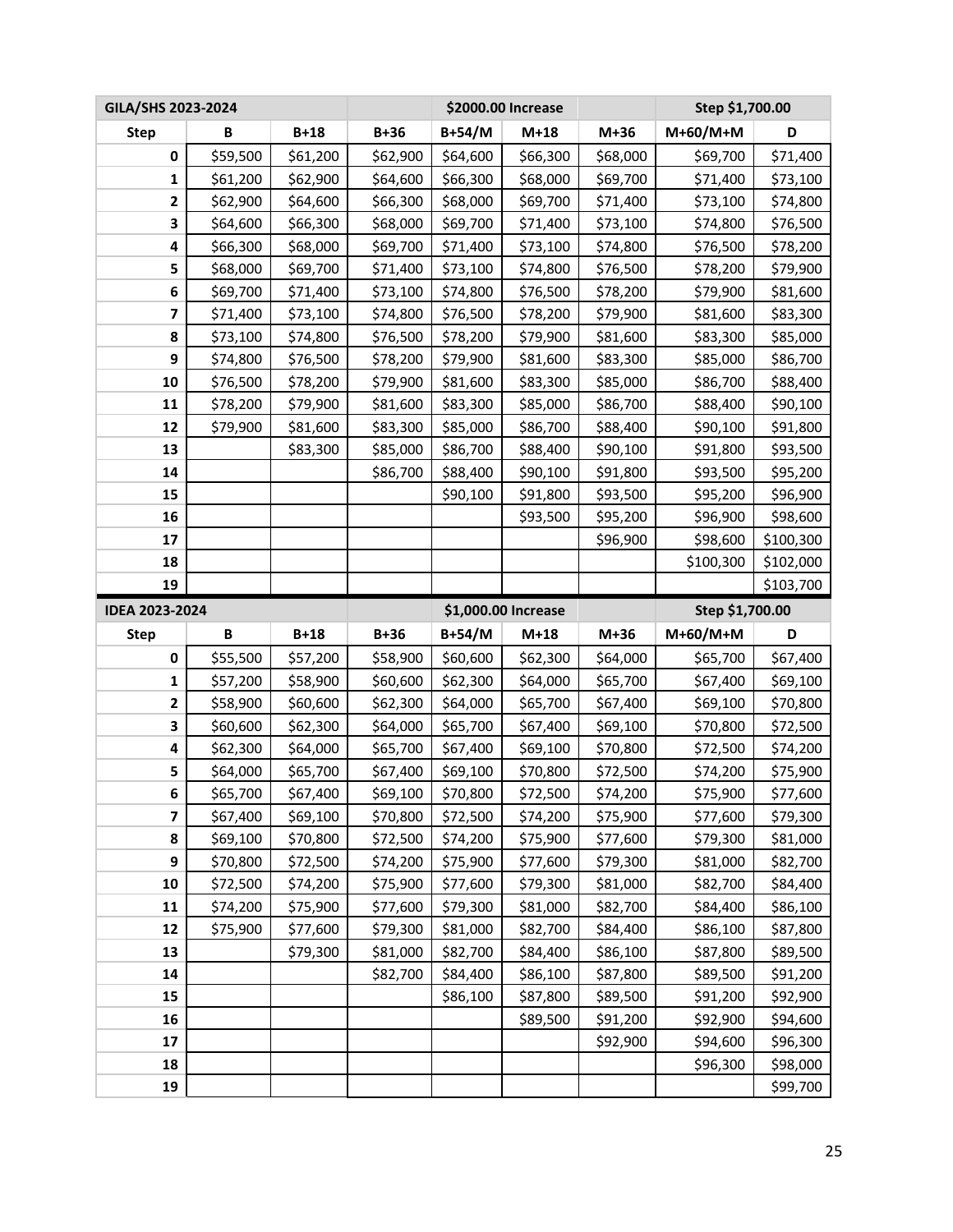| GILA/SHS 2024-2025      |          |          |          | \$2000.00 Increase |                    | Step \$1,700.00 |                 |           |
|-------------------------|----------|----------|----------|--------------------|--------------------|-----------------|-----------------|-----------|
| <b>Step</b>             | B        | $B+18$   | $B+36$   | B+54/M             | $M+18$             | $M+36$          | $M+60/M+M$      | D         |
| 0                       | \$61,500 | \$63,200 | \$64,900 | \$66,600           | \$68,300           | \$70,000        | \$71,700        | \$73,400  |
| 1                       | \$63,200 | \$64,900 | \$66,600 | \$68,300           | \$70,000           | \$71,700        | \$73,400        | \$75,100  |
| 2                       | \$64,900 | \$66,600 | \$68,300 | \$70,000           | \$71,700           | \$73,400        | \$75,100        | \$76,800  |
| 3                       | \$66,600 | \$68,300 | \$70,000 | \$71,700           | \$73,400           | \$75,100        | \$76,800        | \$78,500  |
| 4                       | \$68,300 | \$70,000 | \$71,700 | \$73,400           | \$75,100           | \$76,800        | \$78,500        | \$80,200  |
| 5                       | \$70,000 | \$71,700 | \$73,400 | \$75,100           | \$76,800           | \$78,500        | \$80,200        | \$81,900  |
| 6                       | \$71,700 | \$73,400 | \$75,100 | \$76,800           | \$78,500           | \$80,200        | \$81,900        | \$83,600  |
| 7                       | \$73,400 | \$75,100 | \$76,800 | \$78,500           | \$80,200           | \$81,900        | \$83,600        | \$85,300  |
| 8                       | \$75,100 | \$76,800 | \$78,500 | \$80,200           | \$81,900           | \$83,600        | \$85,300        | \$87,000  |
| 9                       | \$76,800 | \$78,500 | \$80,200 | \$81,900           | \$83,600           | \$85,300        | \$87,000        | \$88,700  |
| 10                      | \$78,500 | \$80,200 | \$81,900 | \$83,600           | \$85,300           | \$87,000        | \$88,700        | \$90,400  |
| 11                      | \$80,200 | \$81,900 | \$83,600 | \$85,300           | \$87,000           | \$88,700        | \$90,400        | \$92,100  |
| 12                      | \$81,900 | \$83,600 | \$85,300 | \$87,000           | \$88,700           | \$90,400        | \$92,100        | \$93,800  |
| 13                      |          | \$85,300 | \$87,000 | \$88,700           | \$90,400           | \$92,100        | \$93,800        | \$95,500  |
| 14                      |          |          | \$88,700 | \$90,400           | \$92,100           | \$93,800        | \$95,500        | \$97,200  |
| 15                      |          |          |          | \$92,100           | \$93,800           | \$95,500        | \$97,200        | \$98,900  |
| 16                      |          |          |          |                    | \$95,500           | \$97,200        | \$98,900        | \$100,600 |
| 17                      |          |          |          |                    |                    | \$98,900        | \$100,600       | \$102,300 |
| 18                      |          |          |          |                    |                    |                 | \$102,300       | \$104,000 |
| 19                      |          |          |          |                    |                    |                 |                 | \$105,700 |
|                         |          |          |          |                    |                    |                 |                 |           |
| <b>IDEA 2024-2025</b>   |          |          |          |                    | \$2000.00 Increase |                 | Step \$1,700.00 |           |
| <b>Step</b>             | B        | $B+18$   | $B+36$   | B+54/M             | $M+18$             | $M+36$          | M+60/M+M        | D         |
| 0                       | \$57,500 | \$59,200 | \$60,900 | \$62,600           | \$64,300           | \$66,000        | \$67,700        | \$69,400  |
| 1                       | \$59,200 | \$60,900 | \$62,600 | \$64,300           | \$66,000           | \$67,700        | \$69,400        | \$71,100  |
| $\mathbf 2$             | \$60,900 | \$62,600 | \$64,300 | \$66,000           | \$67,700           | \$69,400        | \$71,100        | \$72,800  |
| 3                       | \$62,600 | \$64,300 | \$66,000 | \$67,700           | \$69,400           | \$71,100        | \$72,800        | \$74,500  |
| 4                       | \$64,300 | \$66,000 | \$67,700 | \$69,400           | \$71,100           | \$72,800        | \$74,500        | \$76,200  |
| 5                       | \$66,000 | \$67,700 | \$69,400 | \$71,100           | \$72,800           | \$74,500        | \$76,200        | \$77,900  |
| 6                       | \$67,700 | \$69,400 | \$71,100 | \$72,800           | \$74,500           | \$76,200        | \$77,900        | \$79,600  |
| $\overline{\mathbf{z}}$ | \$69,400 | \$71,100 | \$72,800 | \$74,500           | \$76,200           | \$77,900        | \$79,600        | \$81,300  |
| 8                       | \$71,100 | \$72,800 | \$74,500 | \$76,200           | \$77,900           | \$79,600        | \$81,300        | \$83,000  |
| 9                       | \$72,800 | \$74,500 | \$76,200 | \$77,900           | \$79,600           | \$81,300        | \$83,000        | \$84,700  |
| 10                      | \$74,500 | \$76,200 | \$77,900 | \$79,600           | \$81,300           | \$83,000        | \$84,700        | \$86,400  |
| 11                      | \$76,200 | \$77,900 | \$79,600 | \$81,300           | \$83,000           | \$84,700        | \$86,400        | \$88,100  |
| 12                      | \$77,900 | \$79,600 | \$81,300 | \$83,000           | \$84,700           | \$86,400        | \$88,100        | \$89,800  |
| 13                      |          | \$81,300 | \$83,000 | \$84,700           | \$86,400           | \$88,100        | \$89,800        | \$91,500  |
| 14                      |          |          | \$84,700 | \$86,400           | \$88,100           | \$89,800        | \$91,500        | \$93,200  |
| 15                      |          |          |          | \$88,100           | \$89,800           | \$91,500        | \$93,200        | \$94,900  |
| 16                      |          |          |          |                    | \$91,500           | \$93,200        | \$94,900        | \$96,600  |
| 17                      |          |          |          |                    |                    | \$94,900        | \$96,600        | \$98,300  |
| 18                      |          |          |          |                    |                    |                 | \$98,300        | \$100,000 |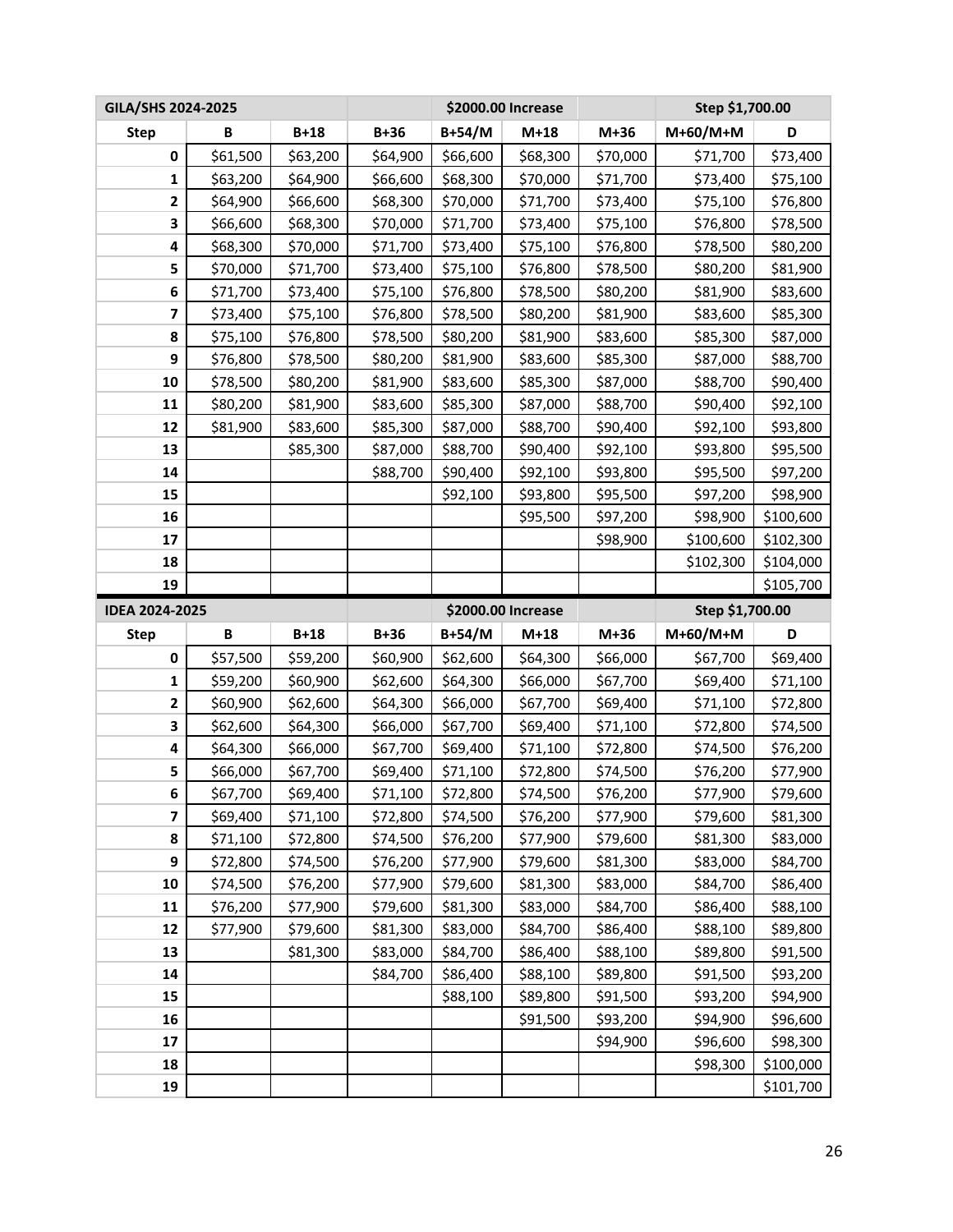#### **2205 Incentive Awards**

The teacher may qualify for an incentive award of up to five per cent (5%) of the teacher's annual salary for extraordinary performance regarding student academic/ performance gains, the development of innovative programs, and other meritorious efforts. The award shall be paid with the teacher's final paycheck of the school session. Notwithstanding, the teacher may elect an equivalent value of instructional materials and/or training in lieu of a cash award.

The district shall post an announcement for a period of ten days that money is available for such awards- Once the posting period is over proposals from teachers shall be due within twenty (20) days.

A committee of teachers and administrators shall review applications and make recommendations to the Superintendent regarding incentive awards- The committee shall be composed of the administrator(s) and at least three (3) teachers, which are appointed by the association.

Teacher members of the committee shall be elected by the teachers from their respective schools. The Superintendent shall not serve on the committee. The recommendation of the committee shall be accepted or rejected in its entirety by the Superintendent. A committee report accepted by the Superintendent shall be presented to the Board with a recommendation for adoption

In addition to the functions described above, the committee shall serve as an advisory committee for the continuous evaluation and revision of the incentive award program. The committee may be assisted by outside consultants. The periodic recommendations of the committee for revisions to the program shall be accepted or rejected in their entirety by the Superintendent. A committee report accepted by the Superintendent shall be presented to the Board with a recommendation for adoption-

#### **2206Added Duty**

Compensable added duty is any voluntarily assumed work related to the cocurricular program that occurs primarily outside the standard workday. Nothing in this paragraph should be construed as preventing the teacher from performing added duty work during the workday with supervisor approval. For all added duty extracurricular travel, coaches and advisors acting as chaperones shall utilize "other leave" rather than personal or sick leave accrued by the teacher. For the purposes of this article, added duty includes but is not limited to;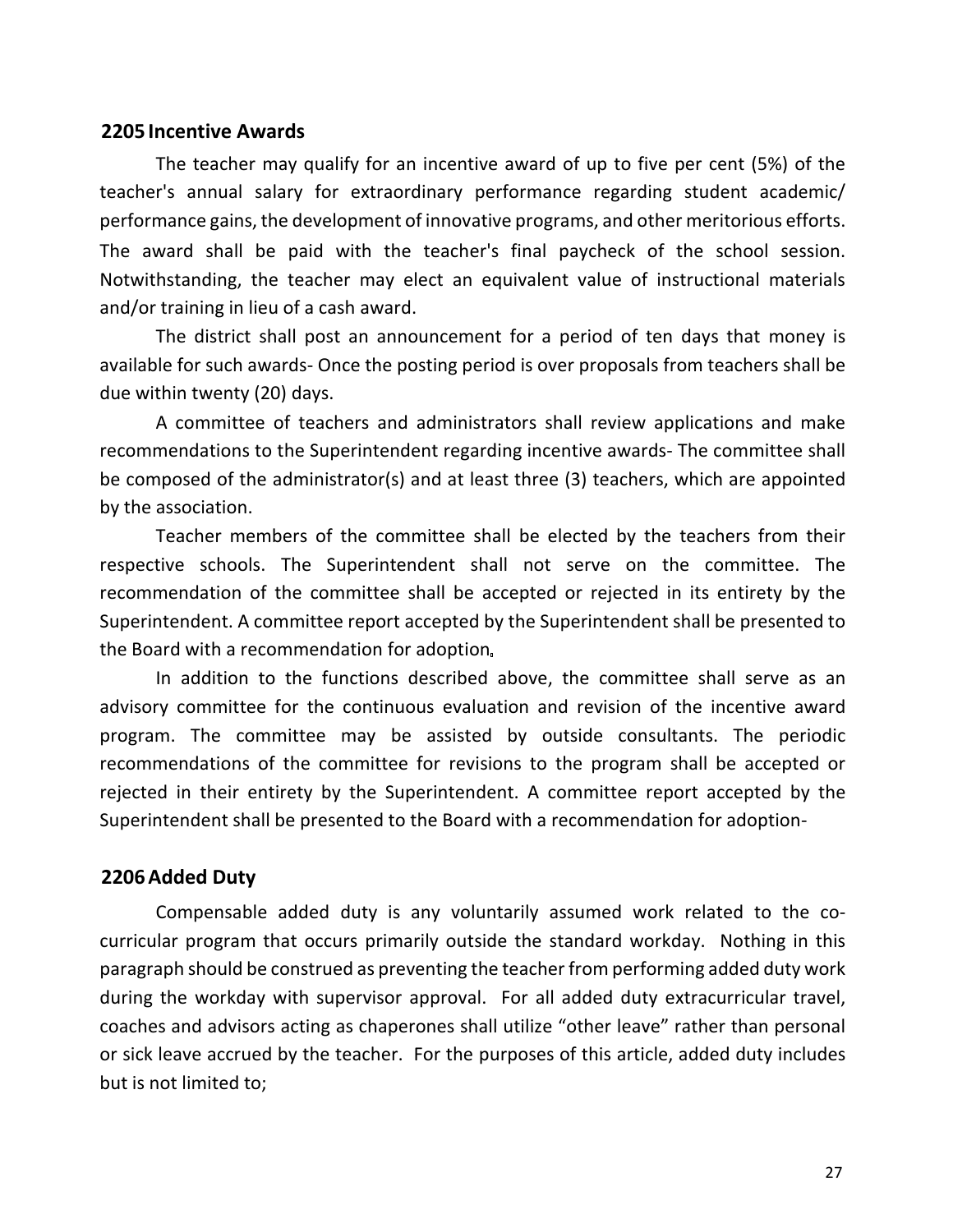| <b>Activities Director</b>            | Cheer (C)                            | Close Up (CU)                           |
|---------------------------------------|--------------------------------------|-----------------------------------------|
| CTE Coordinator - GILA/SHS            | Native Youth Olympics (NYO)          | Graduation Coordinator-IDEA (GC)        |
| Trail Maintenance (TM)                | Swim Team Coach (HST)                | Testing Coordinator-IDEA (TC)           |
| Coaching:                             | Assistant Swim Team Coach (AST)      | Acellus Coordinator-IDEA (AC)           |
| <b>Assistant Cross Country (AXCR)</b> | Academic Pentathlon (AcP),           | HOSA-Future Health Professionals (HOSA) |
| Assistant Wrestling (AW)              | Academic Decathlon (AcD),            | Staff Mentorship - GCSD (SM)            |
| Assistant Basketball (ABB)            | Spelling Bee (SB),                   |                                         |
| Junior High Basketball (JHBB)         | Battle of the Books (BoB),           |                                         |
| Junior Varsity Basketball (JVBB)      | Student Council Advisor (SCA),       |                                         |
| Junior Varsity Volleyball (JVVB)      | Junior Class Advisor- GILA/SHS (JCA) |                                         |
| Head Cross Country Running (HXCR)     | Senior Class Advisor- GILA/SHS (SGA) |                                         |
| Head Cross Country Ski (HXCS)         | Year book (YB)                       |                                         |
| Head Volleyball (HVB)                 | Science Fair (SF)                    |                                         |
| Head Basketball (HBB)                 | Geography Bee (GB)                   |                                         |
| Head Wrestling (HW)                   | Drama, Debate and Forensics (DDF)    |                                         |

Except as otherwise provided in this section, the compensation shall be agreed upon in advance and included in an added duty contract. Compensation will follow the table below, with salary ranges for duties, allowing for experience steps (raises) for  $0 - 5$  years. Persons filling the Activities Director and CTE Coordinator positions shall negotiate their salary directly with the District. Nothing in this article shall be construed as prohibiting the teacher from voluntarily assuming added duties without compensation.

| <b>Steps</b>     | $\mathbf{1}$ | $\overline{\mathbf{2}}$ | 3           | 4           | 5           | 6          | 7    | 8          |
|------------------|--------------|-------------------------|-------------|-------------|-------------|------------|------|------------|
| 0                | 500          | 1000                    | 1500        | 1800        | 2200        | 3000       | 3300 | 4500       |
| 1                | 550          | 1100                    | 1600        | 1900        | 2350        | 3150       | 3450 | 4650       |
| $\overline{2}$   | 600          | 1200                    | 1700        | 2000        | 2500        | 3300       | 3600 | 4800       |
| 3                | 650          | 1300                    | 1800        | 2100        | 2650        | 3450       | 3750 | 4950       |
| 4                | 700          | 1400                    | 1900        | 2200        | 2800        | 3600       | 3900 | 5100       |
| 5                | 750          | 1500                    | 2000        | 2300        | 2950        | 3750       | 4050 | 5250       |
| <b>Positions</b> | TM           | <b>AXCR</b>             | <b>JHBB</b> | <b>JVBB</b> | <b>HXCR</b> | <b>HVB</b> | HW   | <b>HBB</b> |
|                  |              | AW                      | <b>NYO</b>  | <b>JVVB</b> | <b>HXCS</b> | GC         | AC   |            |
|                  |              | ABB                     | <b>HOSA</b> | AST         | AcP/AcD     | YB         |      |            |
|                  |              | <b>JCA</b>              |             |             | <b>HST</b>  |            |      |            |
|                  |              | <b>SCA</b>              |             |             | ТC          |            |      |            |
|                  |              | <b>SGA</b>              |             |             |             |            |      |            |
|                  |              | <b>SM</b>               |             |             |             |            |      |            |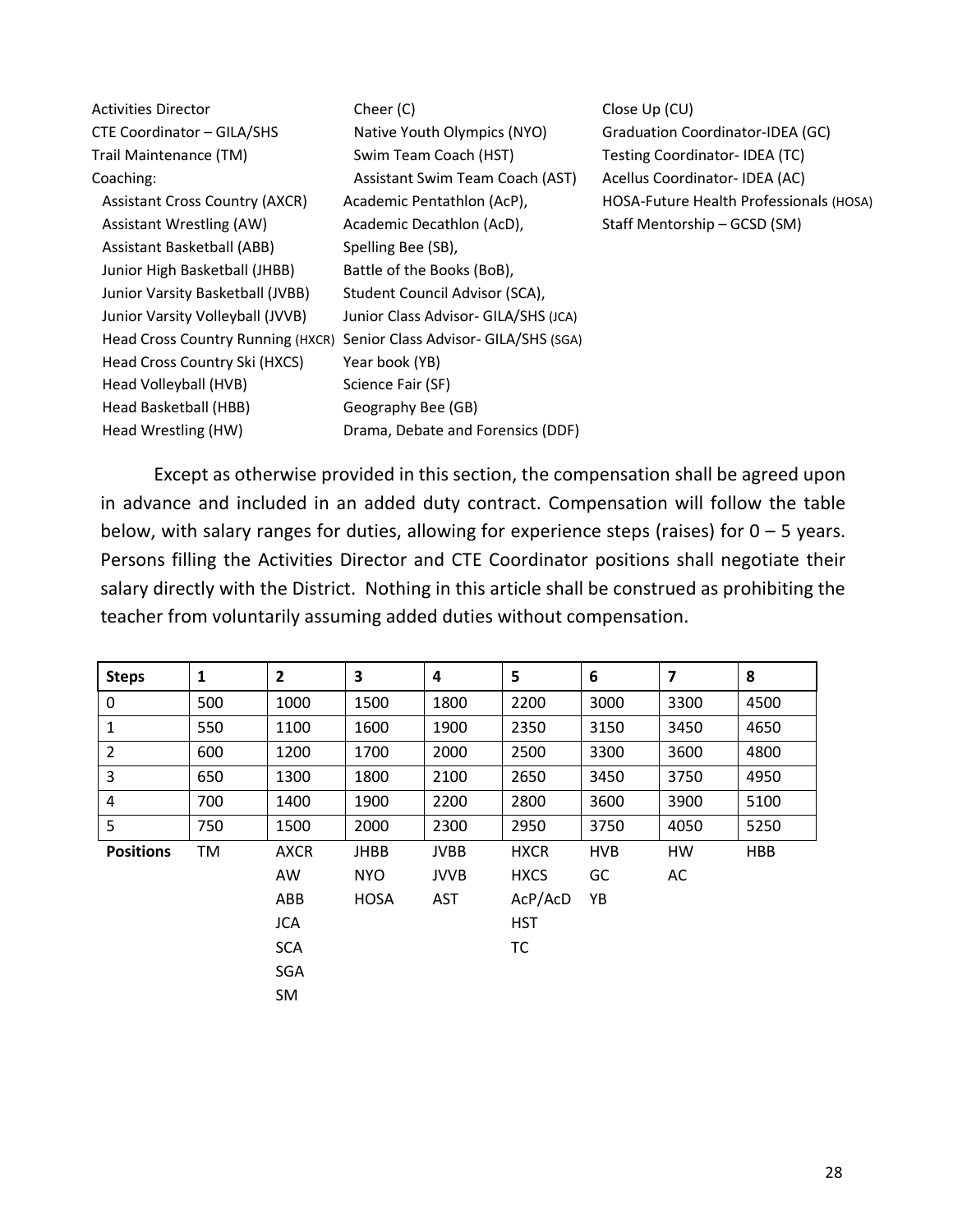# **2300 UNION PRIVILEGES**

### **2301 Dues Deduction**

The District shall deduct Union dues from the paycheck of the teacher who submits written authorization as required to be received by the Superintendent and the Association President not later than October 1. Dues deduction in fourteen (14) equal installments, twice per month, shall commence with the October payroll through April. The dues deduction authorization may remain in effect from year to year. Notwithstanding, the District shall discontinue the dues deduction beginning with the first payroll occurring not less than fifteen (15) days after the date of receipt by the Superintendent of the teacher's written revocation of the dues deduction authorization.

### **2302 Use of Facilities and Equipment**

The Union shall have the same access to District facilities as any other nonprofit organization. The Union shall promptly reimburse the District for any costs, other than normal utility costs, associated with the Union's use of the facilities.

When not otherwise needed for District purposes, the Union may use designated office equipment including but not necessarily limited to typewriters and duplicating machines. The Union shall furnish its own supplies for the equipment and shall promptly reimburse the District for any damage to, or loss of, equipment used under this section. The Union may post non-inflammatory material on designated bulletin boards in District facilities, so long as the material clearly indicates that it is from the Union.

### **2303 Association Leave**

The Association shall be granted six (6) leave days per year, to conduct association business. The Union President will distribute these days among the members, with written notice given to the Superintendent and employee supervisors at least one (1) week in advance, as necessary.